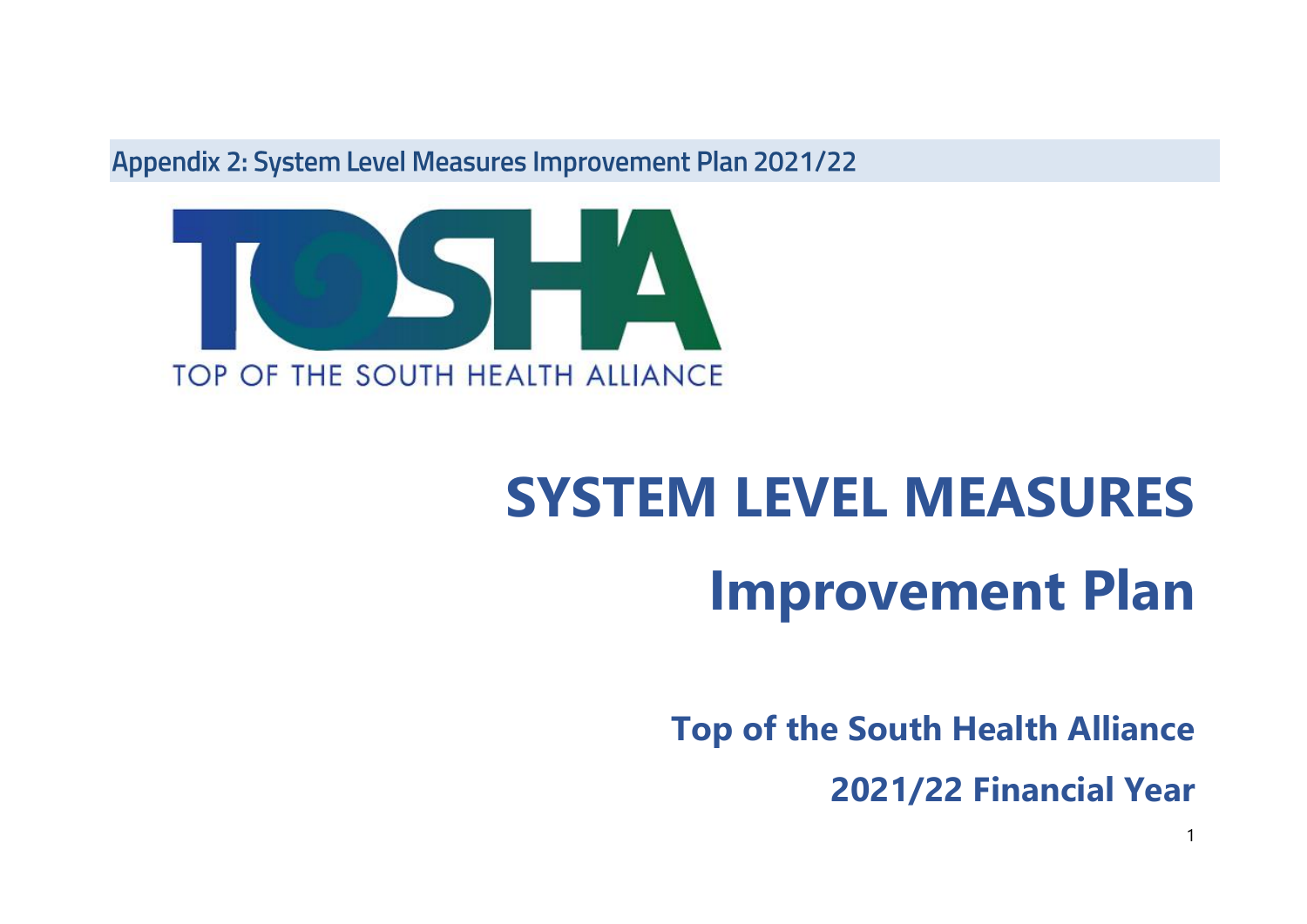**Signatories to the Top of the South Health Alliance(ToSHA) SLM Plan 2021/22**

Beth Tester, Chief Executive Marlborough Primary Health

Sara Shaughnessy, Chief Executive Nelson Bays Primary Health

Anne Hobby, Tumuaki/General Manager Te Piki Oranga



Lexie O'Shea, interim Chief Executive Nelson Marlborough Health

The development of this System Level Measures Improvement Plan (SLM Plan) was guided by the following key principles from Nelson Marlborough Health's (NMH) *Ki te Pae Ora Programme*:

- **Delivering care to achieve equity** improve Māori health, support vulnerable communities
- **Healthy communities** –innovation and sustainable ways to achieve a healthy environment
- **Person and whanau centred** people empowered to manage their own health, information for safe care available where needed
- **Flexible and Responsive** easy to access, looking at whole of need, enabling digital solutions
- **Sustainable and whole of system approach** an integrated and connected system designed across health and social systems, patient journey is smooth across organisational boundaries
- **Safe, skilled and compassionate workforce**

The SLM Plan comprises integration and improvement work undertaken across Nelson Marlborough Health through our Alliance leadership team, Top of the South Health Alliance (ToSHA). The SLM Plan has been developed to drive the implementation of the Ministry of Health's System Level Measures framework and it will be submitted to the Ministry of Health as an appendix to Nelson Marlborough Health's Annual Plan 2021/22.

The System Level Measures are set, defined and monitored nationally. ToSHA has locally set and agreed the improvement milestones, contributory measures, and actions in our key priority areas. Each System Level Measure milestone and contributory measure in the SLM plan is based on analysis of local trends to appropriately address the needs and priorities of our population. All measures, including contributory measures, will be broken down by ethnicity so that we can monitor equity on a population basis.

Most activities identified using the SLM Framework and detailed in the plan are developed and lead by the Ki te Pae Ora Programme and the networks and sub-groups of ToSHA. Wellbeing and proactive programmes in the community, planned care, unplanned care, and public health are the four key workstreams of the alliance. The membership of ToSHA includes representation from across the Nelson Marlborough (NM) health system and includes the two PHOs that operate in Nelson Marlborough: Marlborough Primary Health and Nelson Bays Primary Health, as well as Te Piki Oranga, a kaupapa Māori primary health provider.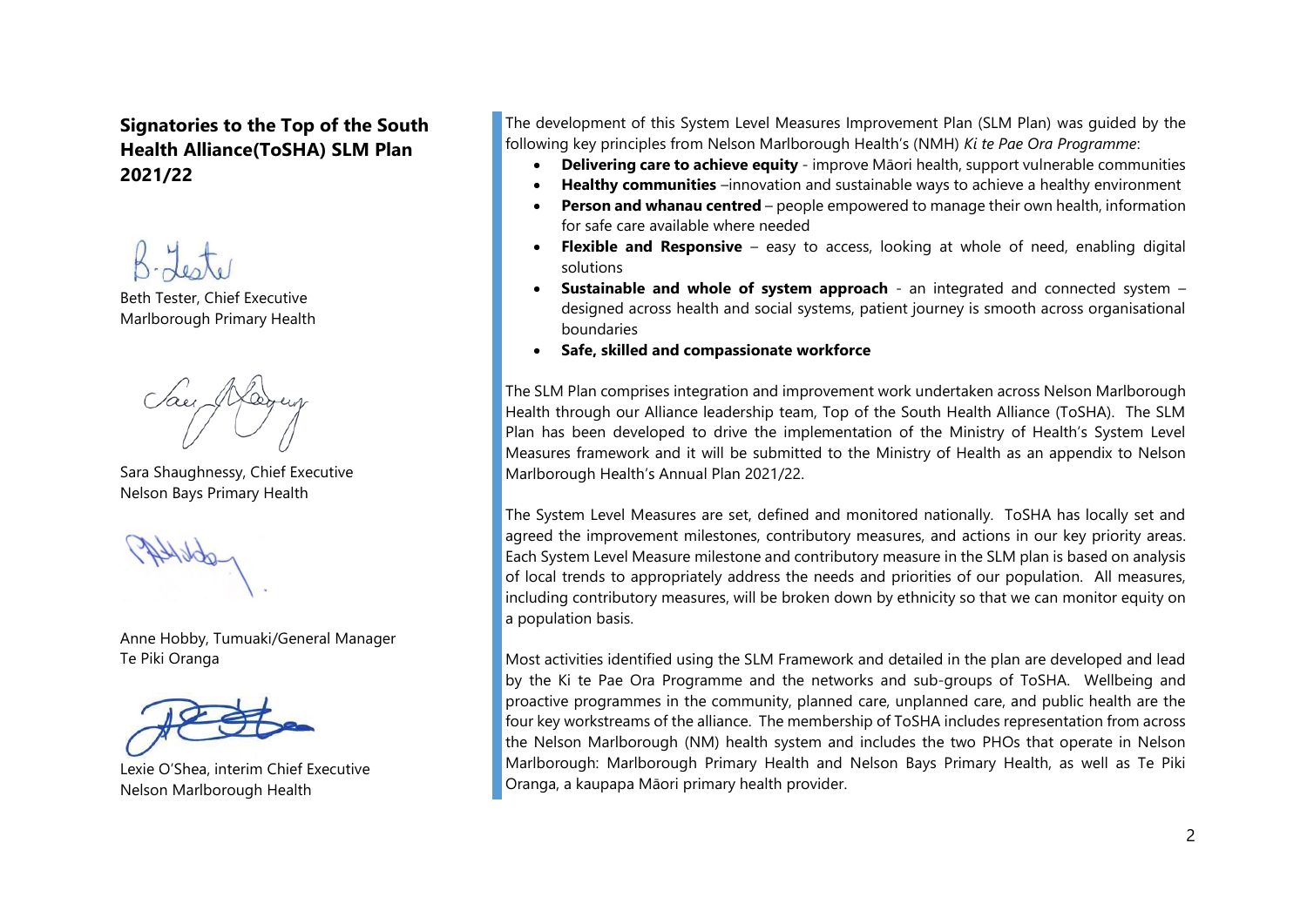#### **Members of the Top of the South Health Alliance (ToSHA) are:**

- Cathy O'Malley (GM, Strategy, Primary & Beth Tester (Chief Executive, Marlborough Community)
- Andrew McGlashen (Pharmacist)
- Anne Hobby (Tumuaki/General Manager
- Te Piki Oranga)
- Kirsty Martin (GM, IT Corporate Support)
- Lexie O'Shea (Chief Executive-interim)
- Pat Davidson (GM, Clinical Services, Corporate support)
- Primary Health)
- Sara Shaughnessy (Chief Executive, Nelson Primary Health)
- Ditre Tamatea (GM, Maori Health & Vulnerable Populations)
- Jane Kinsey (GM, DSS and Mental Health Services)
- Ros Gellatly (Clinical Director, Primary & Integration)
- Nick Baker (Chief Medical Officer, Models of Care)
- Graham Loveridge (Clinical Director, Nelson Bays PHO)
- Guy Gardiner (Clinical Director, Marlborough PHO)
- Hilary Exton (Director, Allied Health)
- Stephen Bridgman (Medical Officer of Health, Public Health Physician)

#### **In addition to ToSHA, the following people were engaged for their specialist clinical and subject-area expertise:**

| Keeping children out of               | Lauren Ensor (Health Promotions Manager)<br>$\bullet$                                                                                        | Staunton (<br>Lorraine        |
|---------------------------------------|----------------------------------------------------------------------------------------------------------------------------------------------|-------------------------------|
| hospital                              | Donna Hayday (Oral Health Educator)<br>$\bullet$                                                                                             | Service Delivery/Ope          |
|                                       | Andrew Goodger (Sector Relationships/Contract Manager, Primary &                                                                             | Oranga)                       |
|                                       | Community)                                                                                                                                   | Hilary Genet (Health Pi       |
|                                       | Phil Sussex (Clinical Director Community Oral Health Service)<br>$\bullet$                                                                   | Ricki-Lea Aitchison (Ho       |
|                                       | Gill Bird (Professional Advisor/Dental Therapist)<br>$\bullet$                                                                               | Kim Fergusson (Nelson         |
|                                       | Dee Hollingsworth (Professional Advisor/Dental Therapist)<br>$\bullet$                                                                       |                               |
| Using health resources<br>effectively | Jill Clendon (Adon & Op Manager - Ambulatory Care, District Nurses)<br>$\bullet$<br>Kirsten Nalder (Project Coordinator – Acute Demand)<br>٠ | Newsham (<br>Simone<br>Works) |
|                                       | Jo Mickleson (Pharmaceuticals Manager)<br>$\bullet$                                                                                          | Chelsea<br>Martin (Se         |
|                                       | Tonia Talbot (Primary Care Dietitian, NBPH)<br>$\bullet$                                                                                     | Manager, Health of Old        |
|                                       | Kim Fergusson (Nelson Bays Primary Health)<br>$\bullet$                                                                                      | Ngaire-Dawn Munro (K          |
| <b>Person-centred care</b>            | Scott Starling (Improvement data analyst)<br>٠                                                                                               | Lorraine Staunton (Kai        |
|                                       | Lorraine Staunton (Kaiwhakahaere Ratonga - Service<br>$\bullet$                                                                              | Service Delivery/Opera        |
|                                       | Delivery/Operations Manager, Te Piki Oranga)                                                                                                 | Oranga)                       |
|                                       |                                                                                                                                              | Lauren Ensor (Health P        |
|                                       |                                                                                                                                              |                               |

- Kaiwhakahaere Ratonga **Service Service Delivers**<br>Prations Manager, Te Piki
- romotion-Housing)
- buse Surgeon, Yr 3 and GP)
- **Bays Primary Health)**
- Service Manager, Support
- ector Relationships/Contract der People)
- Kaiatawhai liaison, NBPH)
- whakahaere Ratonga ations Manager, Te Piki
- **Promotion Manager)**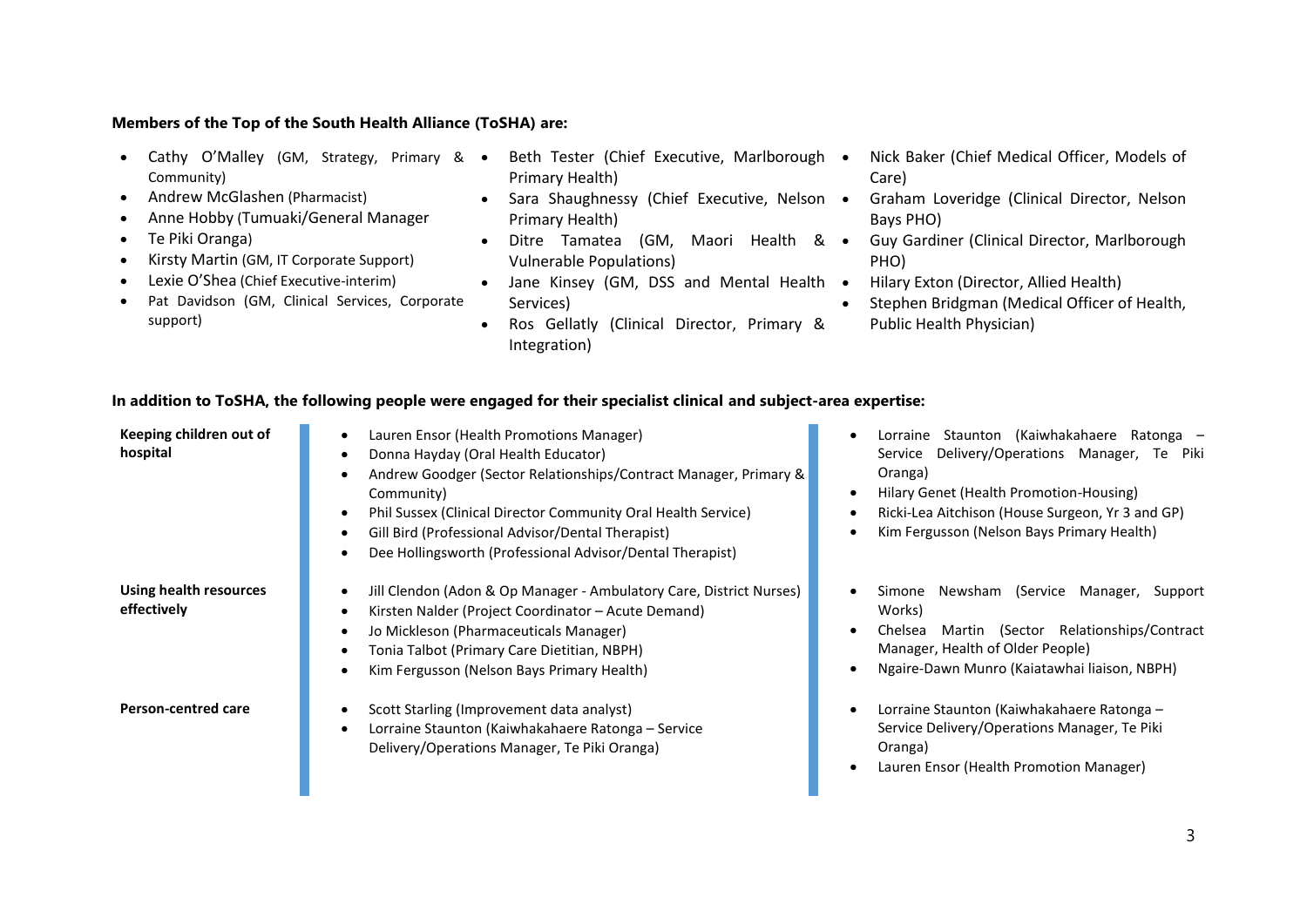| <b>Prevention and early</b><br>detection |
|------------------------------------------|
| <b>Healthy start</b>                     |
| Vouth are healthy safe ar                |

and **supported**

- Lydia Mains (Pūkenga Kaiwhakahaere Site Manager (Motueka), Pepe Tamariki Pou Tangata - Service Champion: Mothers and Babies, Te Piki Oranga)
- Donald Hudson (Manager, Data & Analytics)
- Alexandra Grieg (Public Health Medicine Specialist)
- Ngaire-Dawn Munro (Kaiatawhai liaison, NBPH)
- **•** Kelly Atkinson (Team Leader Smokefree)
- Debbie Fisher (Core Midwife, Maternity Unit NN)
- Jill Clendon (Adon & Op Manager Ambulatory Care, District Nurses)
- Nicola Thompson (CNM, Clinical Nursing)
- Karen Crook (Sexual Health Nurse Service Coordinator)
- Lauren Ensor (Health Promotions Manager)
- Reuben Molnar (Health Promoter Youth)
- Lorraine-Moss Smith (Sector Relationships and Contract Manager, Mental Health)
- Kim Fergusson (Nelson Bays Primary Health)
- Tonia Talbot (Primary Care Dietitian)
- Rickie-Lea Aitchison (House Surgeon, Yr 3 and GP)
- Jayne Wallace (Health Pathways Coordinator)
- Steph Anderson (Community Nurse, Victory Community Centre)
- Lee Ann O-Brien (Whanake Youth)
- Jessica Irvine (INP Medical)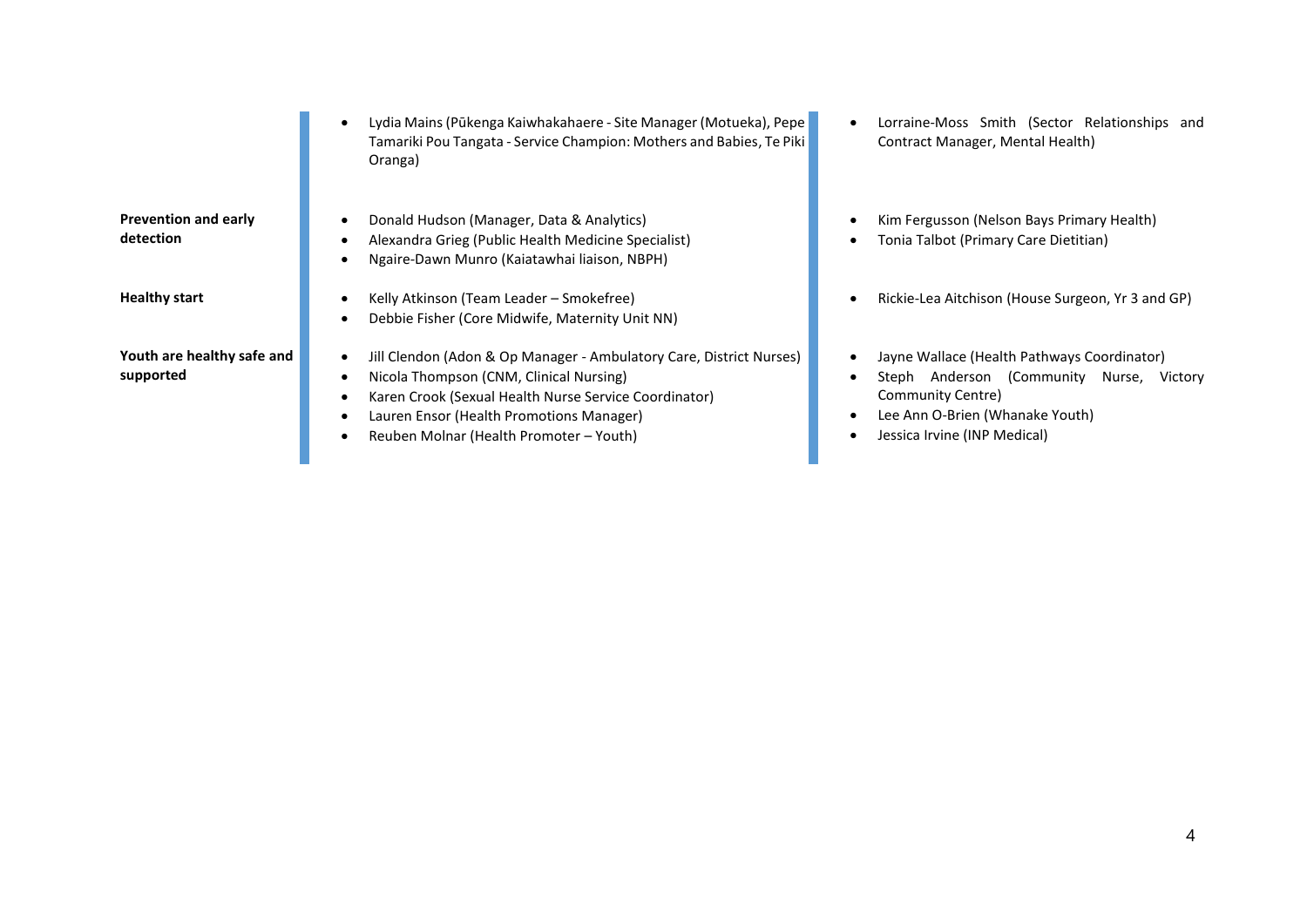### **Keeping children out of hospital**

#### **System level measure: ASH rates per 100,000 for 0-4 years**

Nelson Marlborough Health have prioritised the first 1,000 days of life to help ensure children get the best start to life, stay healthy and well, and meet their full potential throughout their lives**.**





Nelson Marlborough Health shows continued achievement of lower rates for ASH, 0-4 age group, All conditions, than the National rate.

There is evidence of an equity gap between Māori and Others which has continued to exist since June 2017.

The conditions with the greatest equity gap between Māori and Others, for NM, are:

- Asthma
- Dental conditions

Of concern is the ASH rate for 0-4 with Dental conditions showing a sustained NM rate for Māori above the National rate. The NM rate is also above the National Rate since June 2017.

Consumption of sugary drinks, access to oral health care and primary care, exposure to second-hand smoke, and poor housing are known drivers associated with these conditions.

**Milestone:** Our aim is to reduce ASH rates in 0-4 years per 100,00 children by 15% for Māori by 30 June 2022 (from 6,714 in 2019 to 5,707per 100,00 children by June 2022).

| <b>Opportunity</b>                                                 | <b>Actions</b>                  | <b>Contributory Measures</b>    |
|--------------------------------------------------------------------|---------------------------------|---------------------------------|
| Children admitted to hospital for asthma, respiratory and dental   | Circulate information pamphlets | Rate, number and ethnicity of   |
| conditions are at greater risk of repeat admission. However, if we | via PHOs and Health Pathways to | asthma, respiratory, and dental |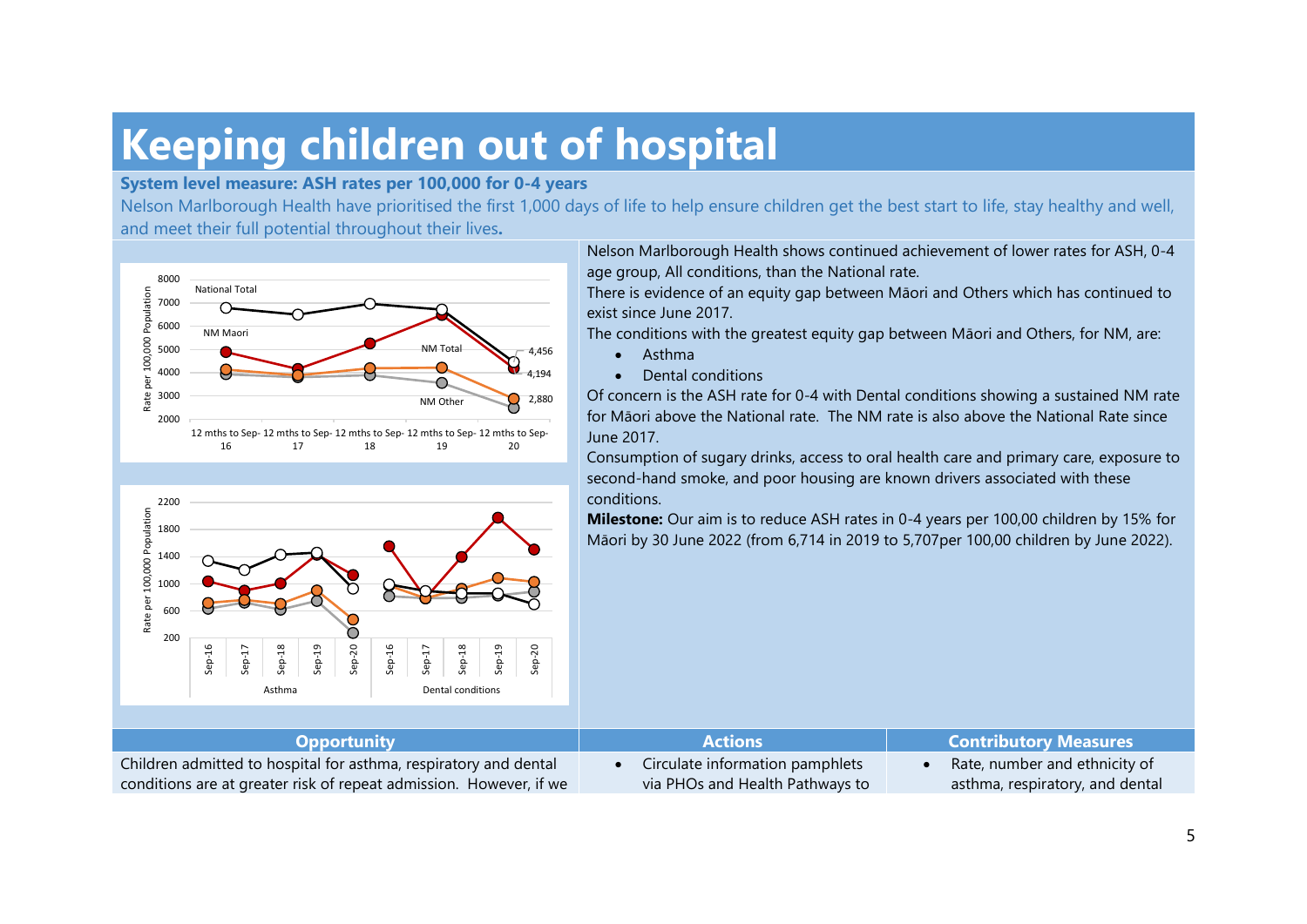| can intervene by offering greater levels of support and<br>education to the family in primary and secondary settings, there<br>is an opportunity to prevent repeat admissions.                                                                                                                                                                                                                                                                                                                                                                                                                                                                                                                            | practices and emergency<br>departments to provide patients<br>greater levels of support and<br>educate family in primary and<br>secondary settings. This is<br>important for reducing repeat<br>admissions and addressing the<br>drivers of asthma within the<br>community (see Health Quality &<br>Safety Priority area of the Annual<br>Plan 2021/22)                                                                                                                                                                                                                                                                                                                                                                                                                       | related ED attendances and<br>hospital admissions for 0-4 years.<br>Children fully immunised by 8<br>$\bullet$<br>months, 24 months and 5 years.<br>Children caries free at 5 years of<br>age (CW01)<br>Improving the number of children<br>$\bullet$<br>enrolled and accessing the<br>Community Oral health service<br>(CW03)<br>Oral health: Mean DMFT score at<br>school year 8 (CW02) |
|-----------------------------------------------------------------------------------------------------------------------------------------------------------------------------------------------------------------------------------------------------------------------------------------------------------------------------------------------------------------------------------------------------------------------------------------------------------------------------------------------------------------------------------------------------------------------------------------------------------------------------------------------------------------------------------------------------------|-------------------------------------------------------------------------------------------------------------------------------------------------------------------------------------------------------------------------------------------------------------------------------------------------------------------------------------------------------------------------------------------------------------------------------------------------------------------------------------------------------------------------------------------------------------------------------------------------------------------------------------------------------------------------------------------------------------------------------------------------------------------------------|-------------------------------------------------------------------------------------------------------------------------------------------------------------------------------------------------------------------------------------------------------------------------------------------------------------------------------------------------------------------------------------------|
| Children who are not regularly seen, or are not enrolled, in the<br>Community Oral Health Service are more likely to require<br>treatment in a hospital setting. Also there are some children who<br>are unable to be accurately assessed and treated in a community<br>oral health clinic due to nervousness, or other reasons, and are<br>referred for sedation or general anaesthetic in secondary care.<br>There is an opportunity to a) ensure all our children are being<br>enrolled and seen in the community, particularly among Maori<br>and other priority groups, and b) utilise techniques to support a<br>child's comfort in being examined and treated in community oral<br>health clinics. | Te Piki Oranga will provide a list<br>$\bullet$<br>of all 0-4 year olds currently<br>enrolled with them to Community<br>Oral Health to cross-check<br>whether they are enrolled and<br>when their last examination was.<br>Te Piki Oranga to explore the<br>$\bullet$<br>potential of using beneficiaries list<br>Ministry<br>of<br>Social<br>from<br>Development to cross-check with<br>GP enrolment.<br>Where examination and treatment<br>$\bullet$<br>in the community is proving<br>difficult, clinicians will offer<br>multiple short appointments for<br>the child to become comfortable<br>with the setting and offer<br>alternative ways of carrying out<br>examinations (i.e sitting on<br>parent's lap on the dental chair).<br>Health navigators and interpreters | Hospital admissions for children <<br>5 years with dental caries as a<br>primary diagnosis.                                                                                                                                                                                                                                                                                               |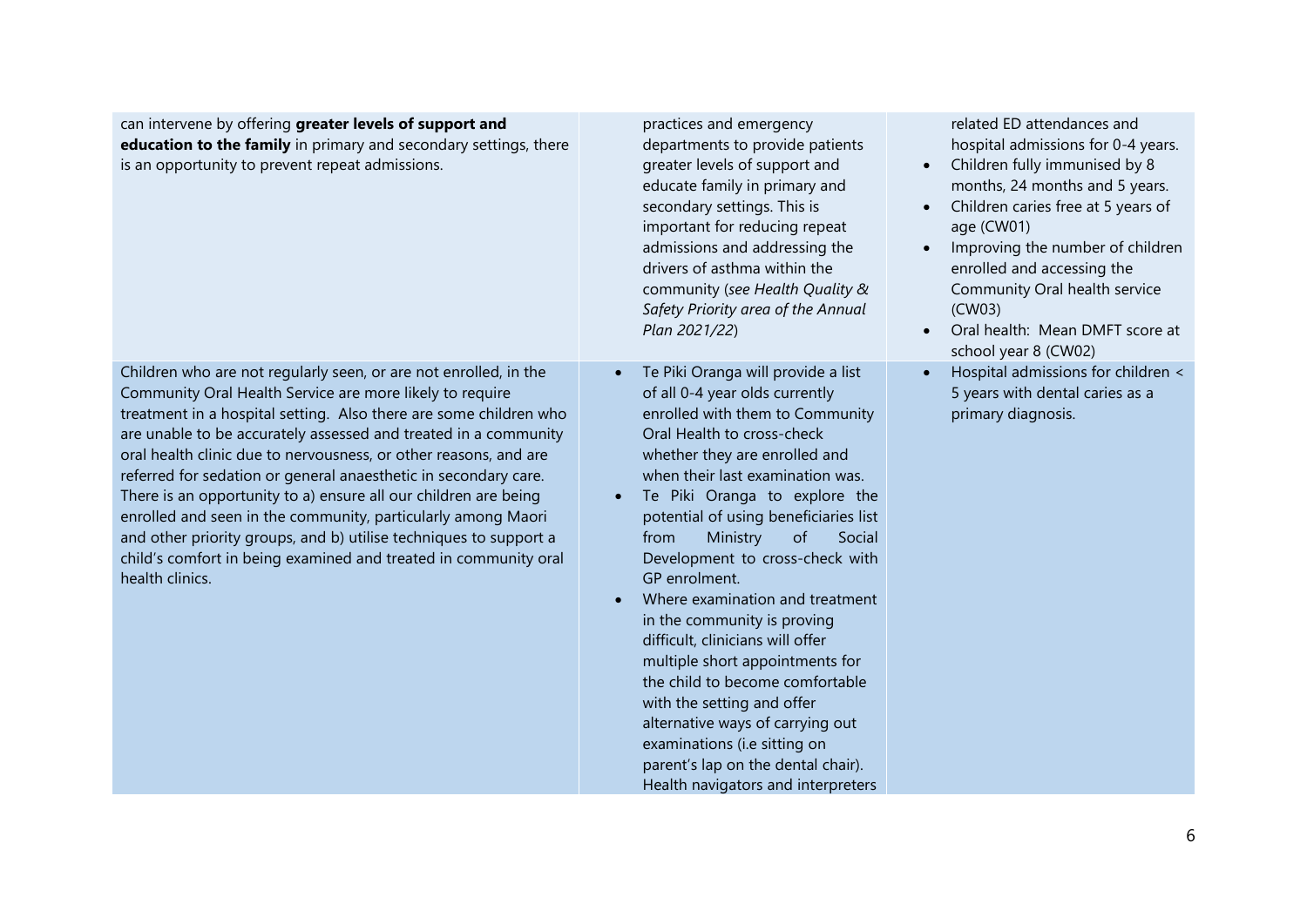| will also be utilised when needed. |
|------------------------------------|
| If a child has been diagnosed as   |
| being on the autistic spectrum the |
| clinician will discuss ways of     |
| making the child feel comfortable  |
| with the parents/care giver and    |
| make notes on the child's file for |
| other clinicians to be aware of,   |
| however all attempts will be made  |
| for the child to remain under the  |
| care of the familiar clinician.    |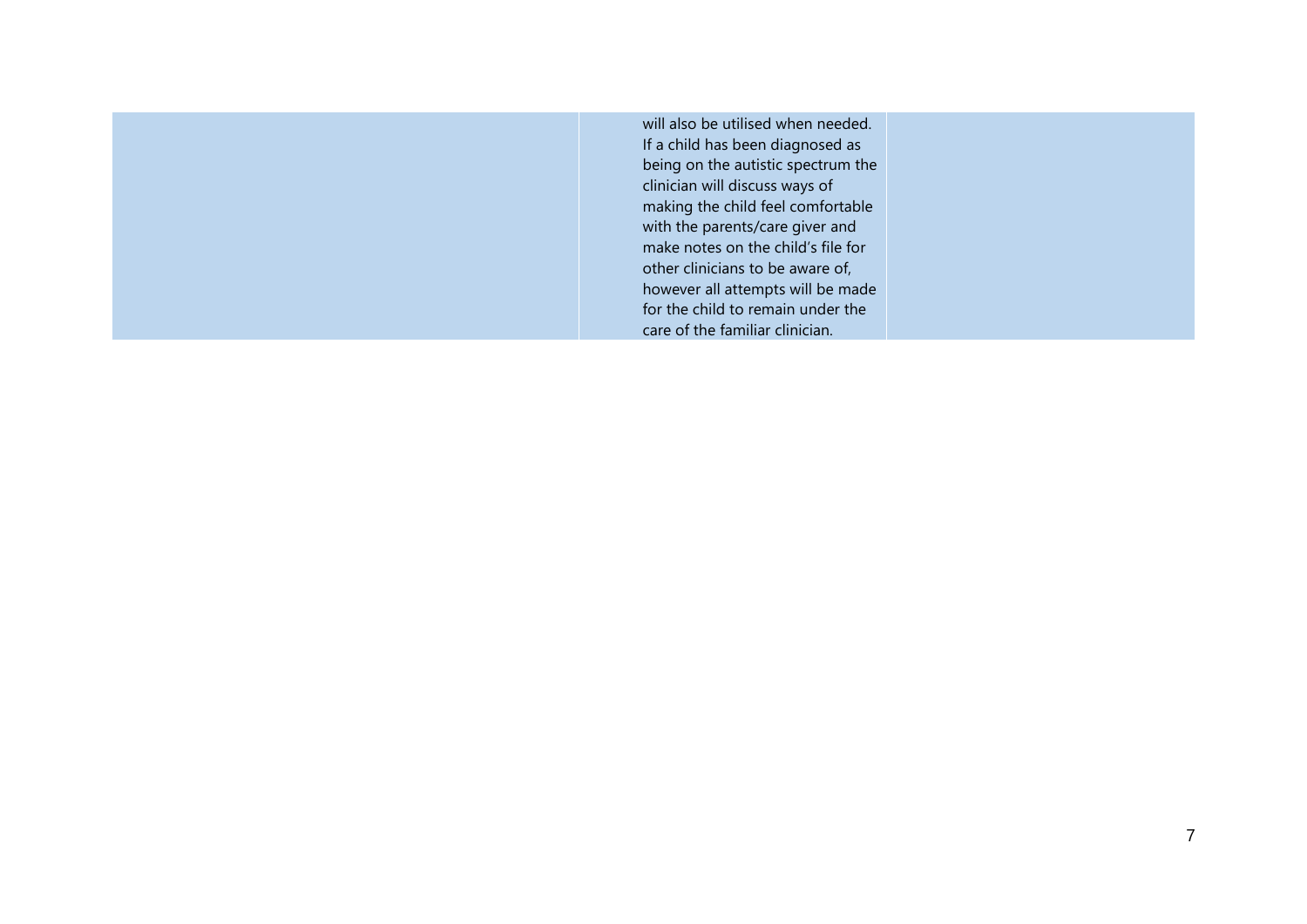### **Using Health Resources Effectively**

#### **System level measure: Acute hospital bed day rates per 1,000 population**

Nelson Marlborough Health is focussed on reducing and effectively managing acute demand through improved prevention, early intervention and integration initiatives.



Acute Hospital Bed Days (by DHB of Service, age standardised to Census 2013) is consistently below the National rate, for all ethnicities.

There is evidence of a reduction in the equity gap between Māori and Others since

The main drivers of overall acute hospital bed days in Nelson Marlborough are age, socio-economic deprivation and events associated with stroke and other cerebrovascular conditions and respiratory infections/inflammations.

Effective management of long-term illnesses and disease prevention in primary care prior to hospitalisation and the provision of effective care in the community after discharge have the potential to reduce hospital bed days. For example, access to primary care, streamlined diagnostic and treatment processes, discharge planning and community-based health and restorative care. Good communication between clinicians across the health care continuum is also vital.

**Milestone:** Our aim is to reduce the age standardised Acute Hospital Bed Days rate for Māori by 5% from 324.0 per 1,000 population (in 2019) to 307.8 by 30 June 2022.

| <b>Opportunity</b>                                                     | <b>Actions</b>                  | <b>Contributory Measures</b>     |
|------------------------------------------------------------------------|---------------------------------|----------------------------------|
| There is an opportunity to treat some <b>acute patients in primary</b> | Evaluate and revise the Acute   | Acute admissions and             |
| care settings rather than in the hospital through developing a         | Community Response Model to     | readmission rates to hospital by |
| new model of care.                                                     | provide rapid response to those | ethnic group.                    |
|                                                                        | with an acute exacerbation of a |                                  |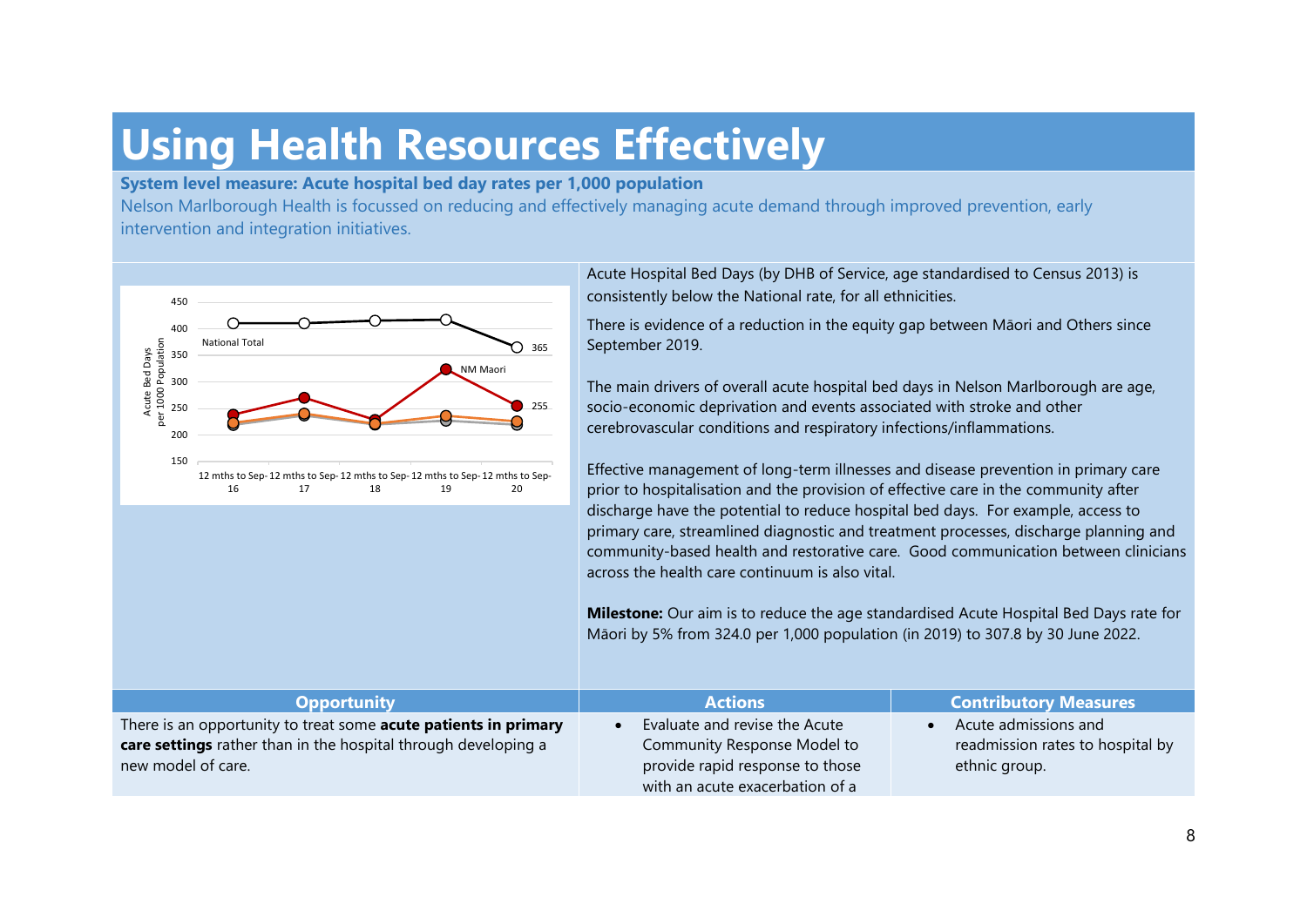|                                                                                                                                                                                                                                                                                                                                                                                                                                                                                                                                                                                                                                                                                                                                                                                                           | chronic condition at home or in<br>care (see Acute Demand priority<br>area in Annual Plan).                                                                                                                                                                                                                                                                                                                                                                                                                                                                                                                                                                                                                                                                                                                                                                                                        | Number of referrals to Acute<br>$\bullet$<br><b>Community Response Model</b>                                                                                                                                                                                                                                                                                                                                                                                                                                                                   |
|-----------------------------------------------------------------------------------------------------------------------------------------------------------------------------------------------------------------------------------------------------------------------------------------------------------------------------------------------------------------------------------------------------------------------------------------------------------------------------------------------------------------------------------------------------------------------------------------------------------------------------------------------------------------------------------------------------------------------------------------------------------------------------------------------------------|----------------------------------------------------------------------------------------------------------------------------------------------------------------------------------------------------------------------------------------------------------------------------------------------------------------------------------------------------------------------------------------------------------------------------------------------------------------------------------------------------------------------------------------------------------------------------------------------------------------------------------------------------------------------------------------------------------------------------------------------------------------------------------------------------------------------------------------------------------------------------------------------------|------------------------------------------------------------------------------------------------------------------------------------------------------------------------------------------------------------------------------------------------------------------------------------------------------------------------------------------------------------------------------------------------------------------------------------------------------------------------------------------------------------------------------------------------|
| Health Care Homes (HCH) is grounded in the enhanced model<br>of care which is underpinned by the principles of equity,<br>consistency and measurable changes. It enables patients to be<br>proactively managed in primary care, reducing the risk of<br>hospitalisation from acute conditions (such as cerebrovascular<br>and respiratory conditions). HCH's enable risk stratification, early<br>identification of cohorts of patients, triaging and a standardised<br>process for urgent access and extended roles within General<br>Practice teams. They also provide information that resonates<br>with people in terms of language and visual presentation and<br>enhances the cultural skills and competencies of staff (including<br>understanding of unconscious bias inherent in many services). | Implement the Health Care Home<br>(HCH) enhanced model of care,<br>focussing on equity and patient<br>participation, across General<br>Practices in Nelson Marlborough.<br>This will include implementation of<br>Building Block modules in 80-<br>100% of practices not currently<br>contracted to implement the full<br>model over the next 2 years.<br>Tranche 3a to commence in<br>October 2021. EOI will go out to all<br>non-HCH contracted practices in<br><b>July 21.</b><br>Tranche 3b to commence in<br>February 2022 to remaining<br>practices.<br>Achieving equity for Māori, Māori<br>aspirations, and tikanga, including<br>an alignment to Pae Ora (Healthy<br>Futures) as a vision, a new set of<br>values grounded in equity, and<br>incorporation of<br>whakawhanaungatanga (creating<br>connection/relationship) in the<br>delivery of care within 50%<br>practices by June 22. | Number of practices participating<br>$\bullet$<br>in HCH building blocks model.<br>Percentage of population<br>$\bullet$<br>engaged with a HCH practice<br>reported by ethnicity.<br>Percentage of practices with<br>$\bullet$<br>'achieving equity for Māori, Māori<br>aspirations, and tikanga,<br>including an alignment to Pae<br>Ora (Healthy Futures)' as a vision<br>and/or a new set of values<br>grounded in equity, and<br>incorporation of<br>whakawhanaungatanga (creating<br>connection/relationship) in the<br>delivery of care. |
| <b>Strengthening Coordinated Care and shared information</b><br>increases care coordination for the most complex and vulnerable<br>patients.                                                                                                                                                                                                                                                                                                                                                                                                                                                                                                                                                                                                                                                              | Embed and support an evidence<br>based and consistent approach to<br>identifying the most complex and                                                                                                                                                                                                                                                                                                                                                                                                                                                                                                                                                                                                                                                                                                                                                                                              | Number of LCC facilitated cross-<br>$\bullet$<br>sector multidisciplinary meetings<br>(MDTs) and complex case reviews                                                                                                                                                                                                                                                                                                                                                                                                                          |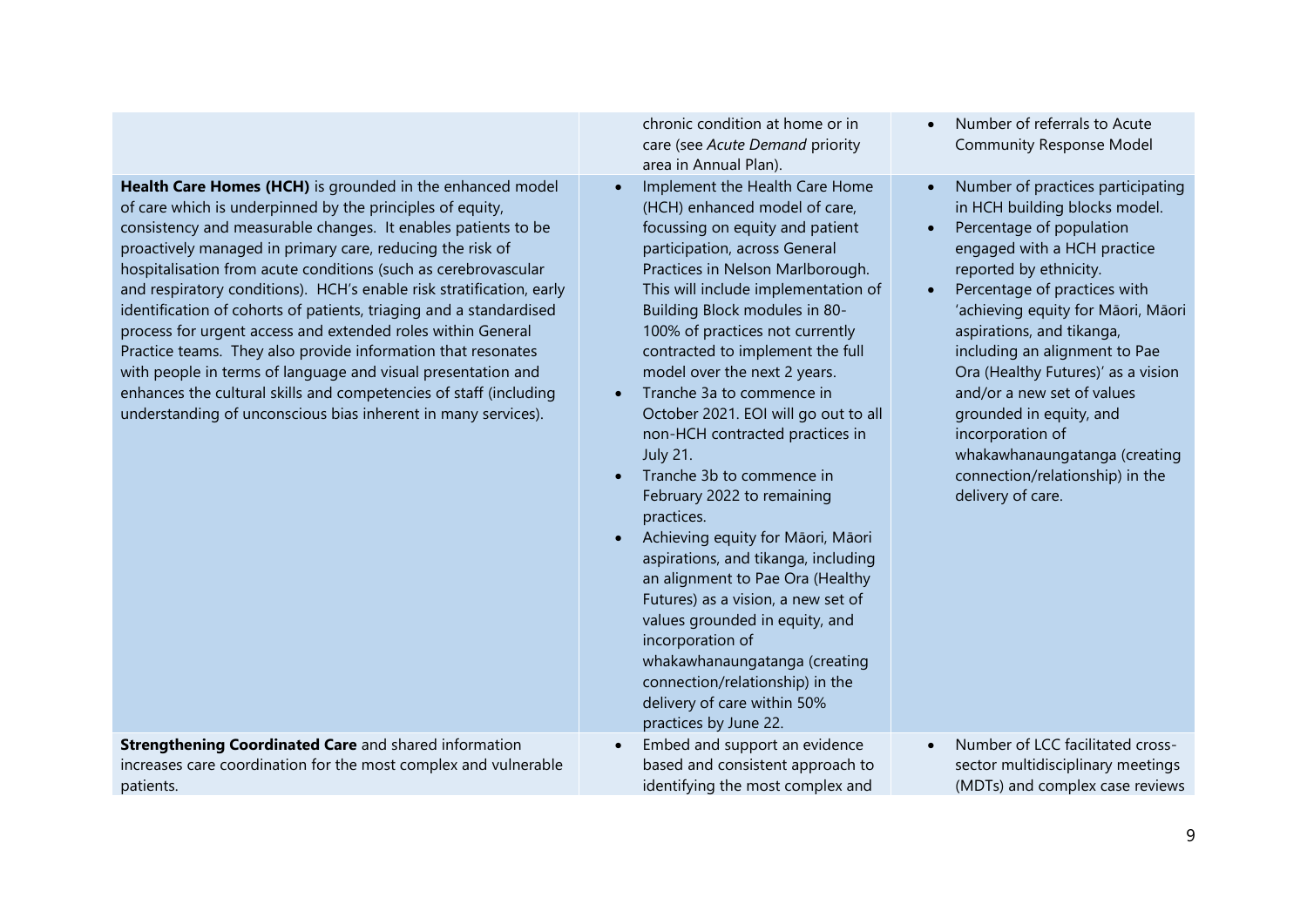|                                                                                                                                                                                                                                                                                                                                                                                                      | vulnerable patients through<br>establishing a Strengthening<br>Coordinated Care dashboard by<br>November 2021 (refer Long Term<br>Conditions section of Annual Plan<br>$2021/22$ ).<br>Locality Care Coordinators (LCC) to<br>connect services and teams to<br>ensure collaborative care planning<br>and delivery. LCC's to facilitate<br>cross-sector multidisciplinary<br>meetings (MDTs) and complex<br>case reviews for vulnerable<br>populations and complex clients<br>identified within localities.<br>Development of a coordination of<br>care role embedded within 50% of<br>general practice teams with a<br>focus on socially complex, high<br>needs and vulnerable populations<br>by June 22<br>Co-create acute care<br>plans/summaries for tangata<br>waiora to support interagency care<br>and reduce acute admissions by<br>Q4. | for vulnerable populations and<br>complex clients identified by<br>ethnicity within localities.<br>Percentage of general practice<br>$\bullet$<br>teams with a coordinated care<br>role embedded.<br>Percentage of tangata waiora<br>$\bullet$<br>with acute care plans/summaries. |
|------------------------------------------------------------------------------------------------------------------------------------------------------------------------------------------------------------------------------------------------------------------------------------------------------------------------------------------------------------------------------------------------------|------------------------------------------------------------------------------------------------------------------------------------------------------------------------------------------------------------------------------------------------------------------------------------------------------------------------------------------------------------------------------------------------------------------------------------------------------------------------------------------------------------------------------------------------------------------------------------------------------------------------------------------------------------------------------------------------------------------------------------------------------------------------------------------------------------------------------------------------|------------------------------------------------------------------------------------------------------------------------------------------------------------------------------------------------------------------------------------------------------------------------------------|
| Providing culturally appropriate information on the lifestyle<br>factors that drive certain health conditions (eg, stroke and<br>cerebrovascular disease, respiratory infections/inflammations)<br>and supporting people to make lifestyle changes, can reduce<br>hospitalisations associated with these conditions. There is an<br>opportunity to encourage further participation in these sessions | PHOs will design and deliver<br>culturally appropriate lifestyle<br>information sessions.<br>PHOs will collect and promote<br>patient stories from participants in<br>the lifestyle sessions so far.                                                                                                                                                                                                                                                                                                                                                                                                                                                                                                                                                                                                                                           | Number of people engaged and<br>actively improving their lifestyle:<br>post programme, 3 months and<br>12 months.                                                                                                                                                                  |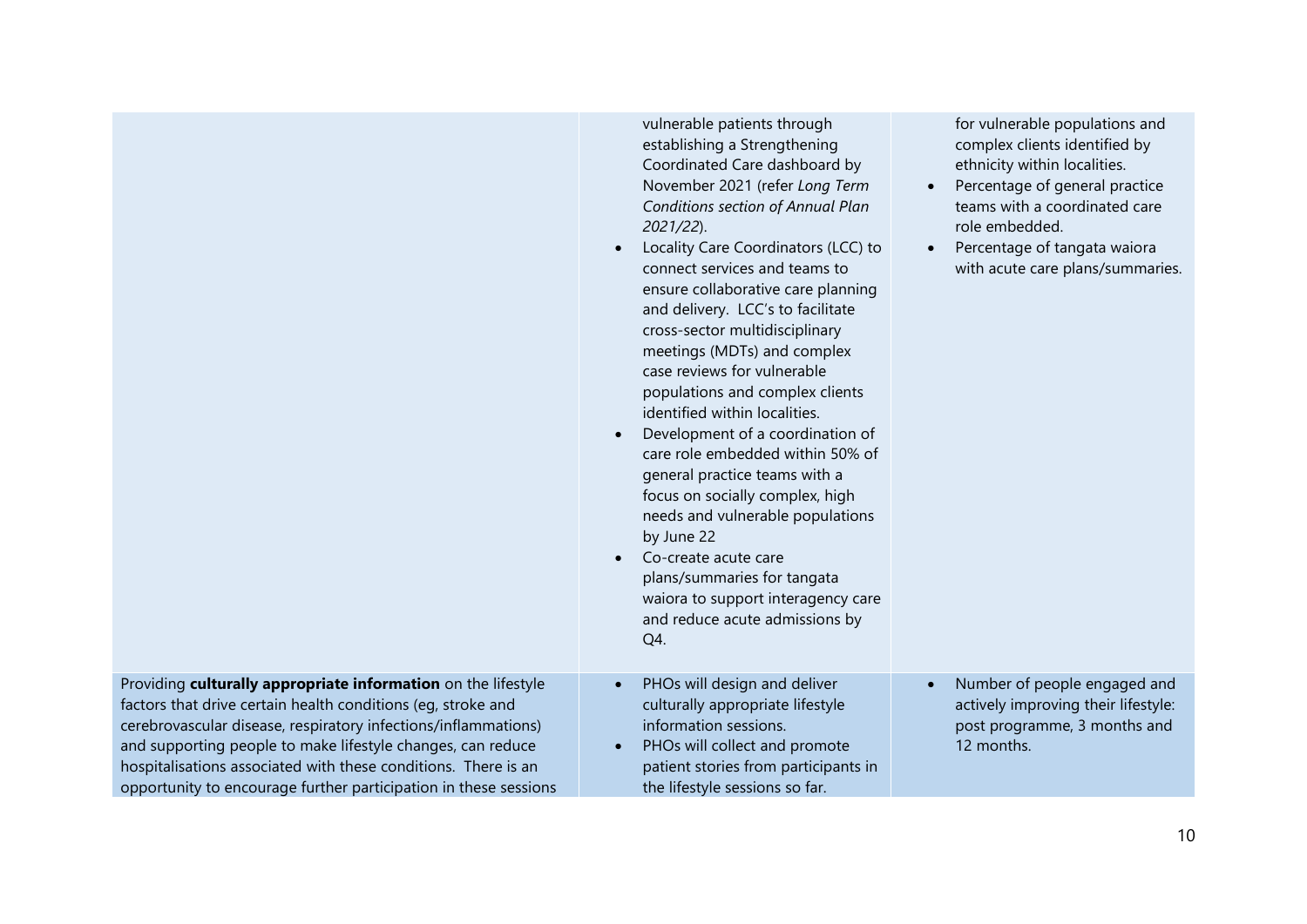| by collecting and promoting the success stories of past<br>participants.                                                                                                                                                                                                                                                                                                     |                                                                                                                                                                                                                                                                                                                                                                                                         | Acute admission and readmission<br>rates to hospital for respiratory or<br>cerebrovascular conditions.        |
|------------------------------------------------------------------------------------------------------------------------------------------------------------------------------------------------------------------------------------------------------------------------------------------------------------------------------------------------------------------------------|---------------------------------------------------------------------------------------------------------------------------------------------------------------------------------------------------------------------------------------------------------------------------------------------------------------------------------------------------------------------------------------------------------|---------------------------------------------------------------------------------------------------------------|
| <b>Consistent messaging</b> around the drivers and management of<br>health conditions (such as stroke and other cerebrovascular<br>conditions and respiratory infections/inflammations) is important<br>for effective self-management. There is an opportunity to<br>improve health literacy messaging in this space, particularly<br>among Māori and other priority groups. | PHOs will work together to<br>$\bullet$<br>establish a district-wide approach<br>to workforce health literacy<br>training that ensures consistent<br>messaging across a range of<br>providers that interact with Māori<br>and other priority populations.<br>PHOs will co-design a plan with<br>$\bullet$<br>patients to address the results<br>from point of care testing (via<br>Green Prescriptions) | Number of workforce<br>development sessions delivered<br>Acute admission and readmission<br>rates to hospital |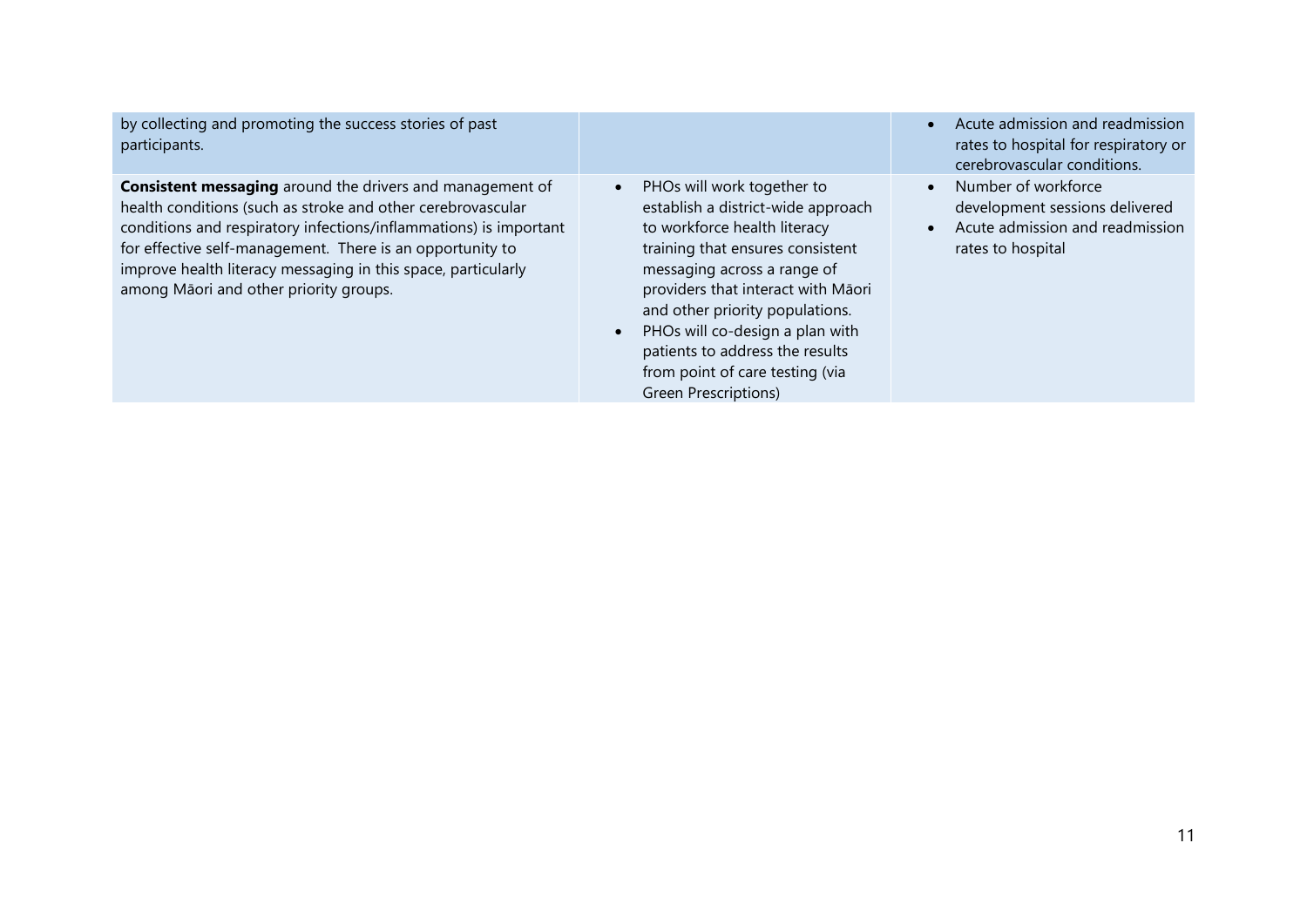### **Person-centred care**

#### **System level measure: Patient experience of care**

It is vital that patients are involved and partnered with in their care, and there is a particular need to improve this for our Māori patients in both hospital and primary care settings.

### **Patient experience of care – Hospital**

The table below shows the lowest performing questions for Nelson Marlborough DHB in February 2021.

| A Low sample size<br>Question Click on a question to see more detail                                                                                                                     |          | Overall C.I. |                         | n   |  |
|------------------------------------------------------------------------------------------------------------------------------------------------------------------------------------------|----------|--------------|-------------------------|-----|--|
| Patient definitely had enough information about how to manage their condition or<br>recovery after they left hospital.                                                                   | Feb 2021 |              | 65.6% (57.2%-74.0%) 122 |     |  |
| Patient was definitely told the possible side effects of the medicine (or prescription<br>for medicine) they left hospital with, in a way they could understand.                         | Feb 2021 |              | 70.2% (60.4%-80.0%)     | 84  |  |
| Hospital staff definitely talked with the patient about whether they would have the<br>help they needed when they left the hospital.                                                     | Feb 2021 |              | 72.7% (63.4%-82.0%)     | 88  |  |
| Towards the end of the patient's visit, they were definitely kept informed as much as<br>they wanted about what would happen and what to expect before they could leave<br>the hospital. | Feb 2021 |              | 76.9% (69.4%-84.4%) 121 |     |  |
| Patient always kept informed as much as wanted about treatment and care.                                                                                                                 | Feb 2021 |              | 77.0% (69.7%-84.3%)     | 126 |  |

Questions in which Māori results for Nelson Marlborough DHB were significantly lower than the non-Māori, non-Pacific results.

| <b>A</b> Low sample size<br><b>Question</b> Click on a question to see more detail |                        | Overall C.I. |                         | n               |  |
|------------------------------------------------------------------------------------|------------------------|--------------|-------------------------|-----------------|--|
| Patient was definitely told what the medicine (or prescription for medicine)       | Feb 2021 Maori A       |              | 78.6% (57.1%-100%)      | 14              |  |
| they left the hospital with was for.                                               | Non-Māori, non-Pacific |              | 94.4% (89.7%-99.1%)     | 90              |  |
| Hospital staff definitely included patient's family/whanau or someone              | Feb 2021 Māori ▲       |              | 60.0% (35.2%-84.8%)     | 15              |  |
| close to patient in discussions about the care received during visit.              | Non-Māori, non-Pacific |              | 90.7% (84.1%-97.3%)     | 75              |  |
| Patient definitely trusted and had confidence in the doctors.                      | Feb 2021 Māori A       |              | 60.0% (35.2%-84.8%)     | 15 <sup>1</sup> |  |
|                                                                                    | Non-Māori, non-Pacific |              | 88.2% (81.9%-94.5%) 102 |                 |  |
|                                                                                    |                        |              |                         |                 |  |
|                                                                                    |                        |              |                         |                 |  |
| <b>Patient experience of care - Primary Care</b>                                   |                        |              |                         |                 |  |

The Health Quality & Safety Commission conducts the New Zealand Patient Experience Surveys (NZPEx) programme. The Adult Hospital Survey has four Topics of focus; Inpatient Experience, Hospital Environment, Surgery and Discharge.

Discharge has been selected for this SLM Plan as this area has consistently shown potential for improvement.

Response values are the % who answered 'Yes'.

Nelson Marlborough responses are lower for patients *being given enough information to manage their condition or recovery after they left hospital* and *Patient was definitely told the possible side effects of the medicine (or prescription for medicine) they left hospital with, in a way they could understand* than the National average and are lower in Nov-20 compared with Aug-20.

**Milestone:** Our aim is for 70% of respondents to the inpatient hospital survey reporting they have received enough information on medication side effects and condition management upon discharge from hospital by 30 June 2022.

**The Adult Primary Care Survey has the following Topics of focus;** Services Used, Access to Care (Continuity, Wait Times, Barriers), Most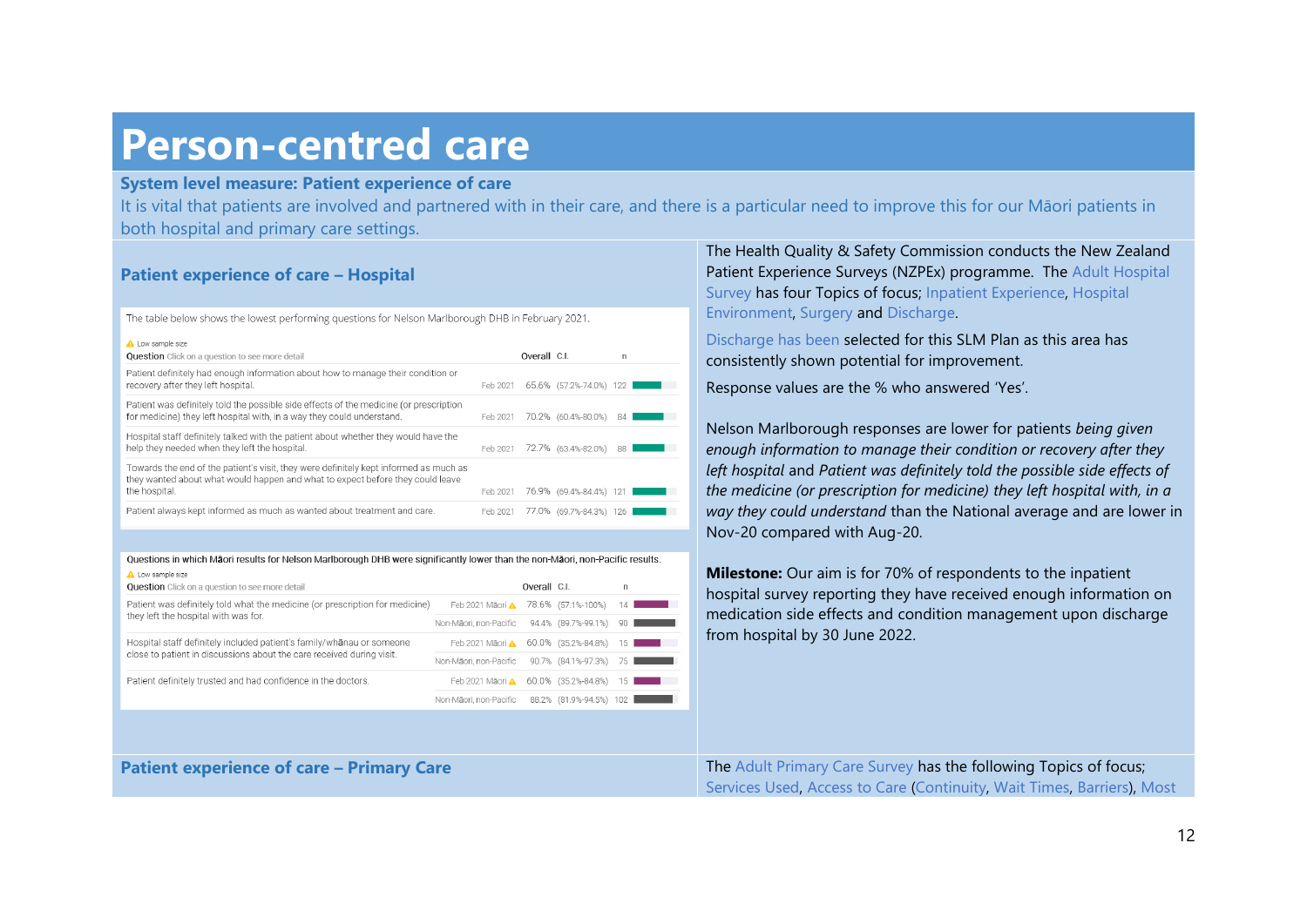The table below shows the lowest performing questions for Nelson Marlborough DHB in February 2021.

| A Low sample size<br><b>Question</b> Click on a question to see more detail                                                                                               |          | Overall C.I. |                          | n   |  |
|---------------------------------------------------------------------------------------------------------------------------------------------------------------------------|----------|--------------|--------------------------|-----|--|
| The patient was accurately advised about the wait time for their consultation.                                                                                            | Feb 2021 |              | 26.6% (24.0%-29.2%) 1076 |     |  |
| The patient was able to get an appointment on the same day or the next working<br>day.                                                                                    | Feb 2021 |              | 27.3% (24.6%-30.0%) 1053 |     |  |
| The patient was always told, in a way they could understand, by someone at their<br>GP / nurse clinic or pharmacy what to do if they experienced side effects.            | Feb 2021 |              | 58.0% (54.7%-61.3%)      | 848 |  |
| The patient was always told, in a way they could understand, by someone at their<br>GP / nurse clinic or pharmacy what the possible side effects of their medication are. | Feb 2021 |              | 60.7% (57.5%-63.9%)      | 868 |  |
| The patient was always told, in a way they could understand, by someone at their<br>GP / nurse clinic or pharmacy what could happen if they didn't take the medicine.     | Feb 2021 |              | 66.5% (63.3%-69.7%)      | 828 |  |

#### Questions in which Māori results for Nelson Marlborough DHB were significantly lower than the non-Māori, non-Pacific results.  $\sim$

| <b>ALLOW SAITIDIE SIZE</b><br><b>Question</b> Click on a question to see more detail                                                                |                        | Overall C.I. |                          | n   |  |
|-----------------------------------------------------------------------------------------------------------------------------------------------------|------------------------|--------------|--------------------------|-----|--|
| Patient had NOT been given conflicting information by different doctors                                                                             | Feb 2021 Mäori         |              | 75.0% (64.7%-85.3%)      | 68  |  |
| or health care professionals in the last 12 months.                                                                                                 | Non-Māori, non-Pacific |              | 85.0% (82.5%-87.5%)      | 762 |  |
| In the last 12 months, there was never a time when the patient wanted                                                                               | Feb 2021 Mäori         |              | 73.5% (64.0%-83.0%)      | 83  |  |
| health care from a GP or nurse, but couldn't get it.                                                                                                | Non-Māori, non-Pacific |              | 84.0% (81.8%-86.2%) 1047 |     |  |
| The patient did not mind the wait (availablity of appointment).                                                                                     | Feb 2021 Mäori         |              | 67.2% (55.4%-79.0%)      | 61  |  |
|                                                                                                                                                     | Non-Māori, non-Pacific |              | 78.6% (75.8%-81.4%)      | 840 |  |
| The patient was always told, in a way they could understand, by someone<br>at their GP / nurse clinic or pharmacy what the possible side effects of | Feb 2021 Mäori         |              | 47.1% (35.2%-59.0%)      | 68  |  |
| their medication are.                                                                                                                               | Non-Māori, non-Pacific |              | 62.0% (58.6%-65.4%)      | 793 |  |
|                                                                                                                                                     |                        |              |                          |     |  |

Recent Experience, Medication, Medical Tests, ED, Hospital Stays and Long-Term Condition Management.

Access to Care – Continuity and Wait Times topics were selected for SLM plan.

Response values are the % who answered positively, for all of Nelson Marlborough versus Nationally.

Māori were less likely than non-Maori & non-Pacific in NM to answer positively to the questions about timely access to health care services and possible side-effects of medication. Māori were more likely (34.5%) than 'other' ethnic group (17.4%) to report there was a time they did not visit a GP or nurse because of cost, and to report that cost was a barrier to picking up a prescription (16.8%).

**Milestone:** Our aim is to achieve a 5% reduction in the proportion of Māori patients reporting they could not access health care from a GP or nurse when they wanted it by 30 June 2022.

| <b>Opportunity</b>                                                                                                                                                                                                                                                                                                                                              | <b>Activity</b>                                                                                                                                                                                                                                                                             | <b>Contributory Measures</b>                                                                                                                           |
|-----------------------------------------------------------------------------------------------------------------------------------------------------------------------------------------------------------------------------------------------------------------------------------------------------------------------------------------------------------------|---------------------------------------------------------------------------------------------------------------------------------------------------------------------------------------------------------------------------------------------------------------------------------------------|--------------------------------------------------------------------------------------------------------------------------------------------------------|
| Te Piki Oranga and other Māori health providers have a good understanding of the<br>barriers their patients face when accessing primary health care and ideas for<br>addressing them. There is an opportunity for Primary Health Organisations (PHOs)<br>to collaborate with these providers to help develop solutions for their own primary<br>care practices. | PHOs will work with iwi<br>$\bullet$<br>providers to understand<br>and address barriers to<br>accessing primary care<br>and pharmaceuticals.<br>PHOs will co-design a<br>$\bullet$<br>project (or series of<br>projects) alongside Te<br>Piki Oranga and other<br>Māori health providers to | Responses to "There was<br>never a time when the<br>patient wanted health<br>care from a GP or nurse,<br>but couldn't get it in the<br>last 12 months" |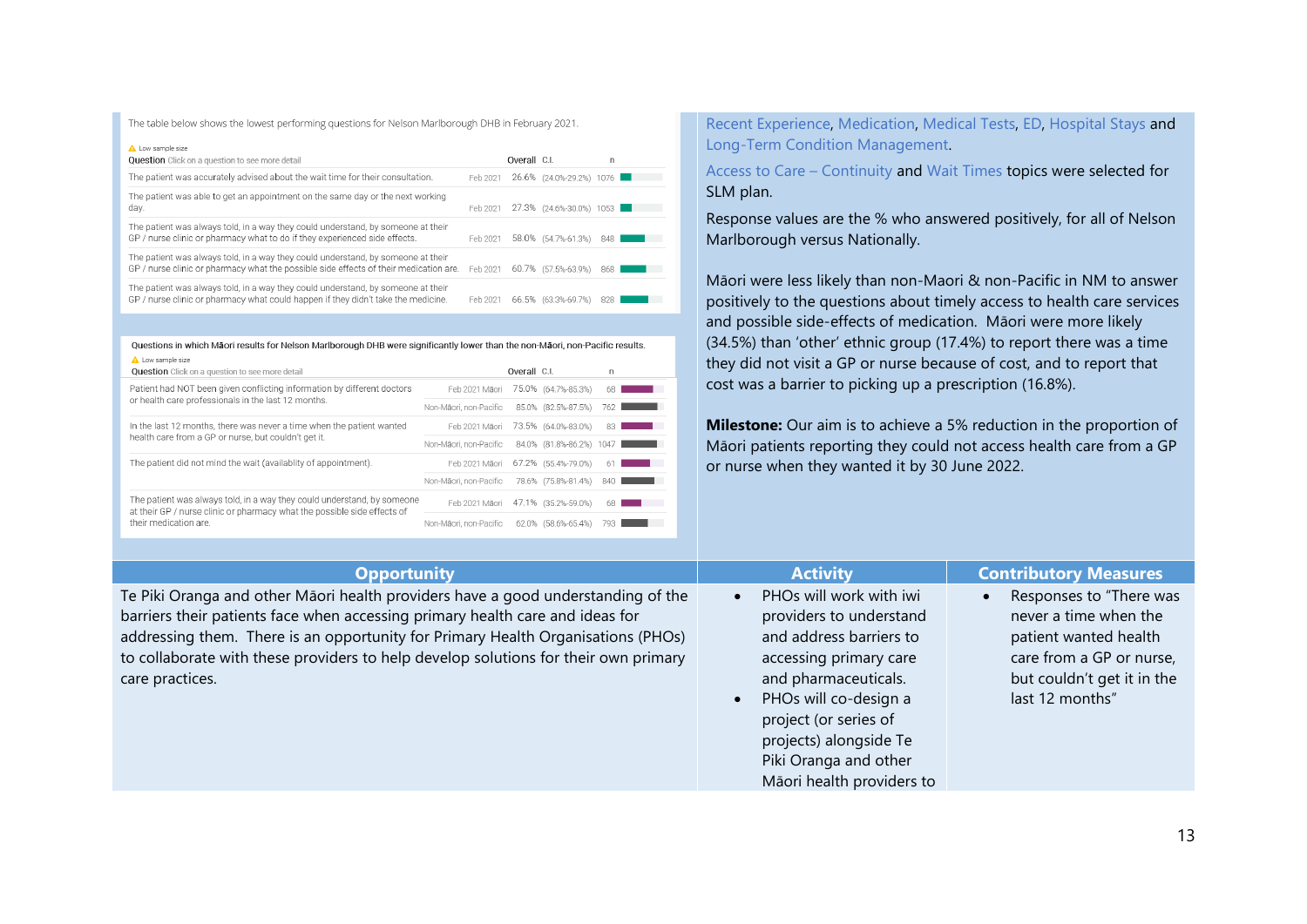|                                                                                                                                                                                                                                                                                                                                                                                                                                                                                                                                                                                                                                                                                                                                                                                                                                                                                                                         | address enrolment<br>barriers (eg, how to deal<br>with patients without<br>addresses, children<br>visiting from other PHOs,<br>possibility of electronic<br>versus hardcopy<br>enrolment of newborns,<br>enable Te Piki Oranga to<br>accept referrals from<br>ERMs).                                                          |                                                                                                                                                                                                                                                                                                                                                                                                                                                                                                                                                                  |
|-------------------------------------------------------------------------------------------------------------------------------------------------------------------------------------------------------------------------------------------------------------------------------------------------------------------------------------------------------------------------------------------------------------------------------------------------------------------------------------------------------------------------------------------------------------------------------------------------------------------------------------------------------------------------------------------------------------------------------------------------------------------------------------------------------------------------------------------------------------------------------------------------------------------------|-------------------------------------------------------------------------------------------------------------------------------------------------------------------------------------------------------------------------------------------------------------------------------------------------------------------------------|------------------------------------------------------------------------------------------------------------------------------------------------------------------------------------------------------------------------------------------------------------------------------------------------------------------------------------------------------------------------------------------------------------------------------------------------------------------------------------------------------------------------------------------------------------------|
| Patient portals and open notes provide a secure record of a patient's health<br>status and management plan. However, not all patients have equal access to this<br>information for a variety of reasons including practice choice and digital literacy.<br>Patient portals enable patients to<br>•request repeat prescriptions<br>•book appointments<br>•see lab results<br>• see current diagnosis<br>• see a list of medical conditions<br>• see a list of the medications<br>•see immunisation and vaccination history<br>•receive reminders and recalls from the practice team<br>•send and receive secure messages to and from a patient's doctor or a<br>practice nurse.<br>In New Zealand, the most common patient portals are Manage My Health, Health<br>365 and Connect Med.<br>In addition to the above, OpenNotes enables patients to see a doctor's clinical<br>notes as well as all of the above options. | PHOs will trial the use of<br>$\bullet$<br>volunteers in waiting<br>rooms to sit with patients<br>and their whanau and<br>talk through how to<br>access their information<br>via a patient portal.<br>PHOs will Encourage<br>more general practices to<br>adopt and promote the<br>use of open notes among<br>their patients. | Number of practices with<br>$\bullet$<br>'open notes' for patients<br>Proportion of patients in<br>practices using patient<br>portals and/or open<br>notes.<br>Responses to "Did the<br>[HCP] involve you as<br>much as you wanted to<br>be in making decisions<br>about your treatment<br>and care??"<br>Responses to "Patients<br>had NOT been given<br>conflicting advice by<br>different doctors or<br>health professionals in<br>the last 12 months"<br>Responses to "Patient<br>was definitely told what<br>medication they left<br>hospital with was for" |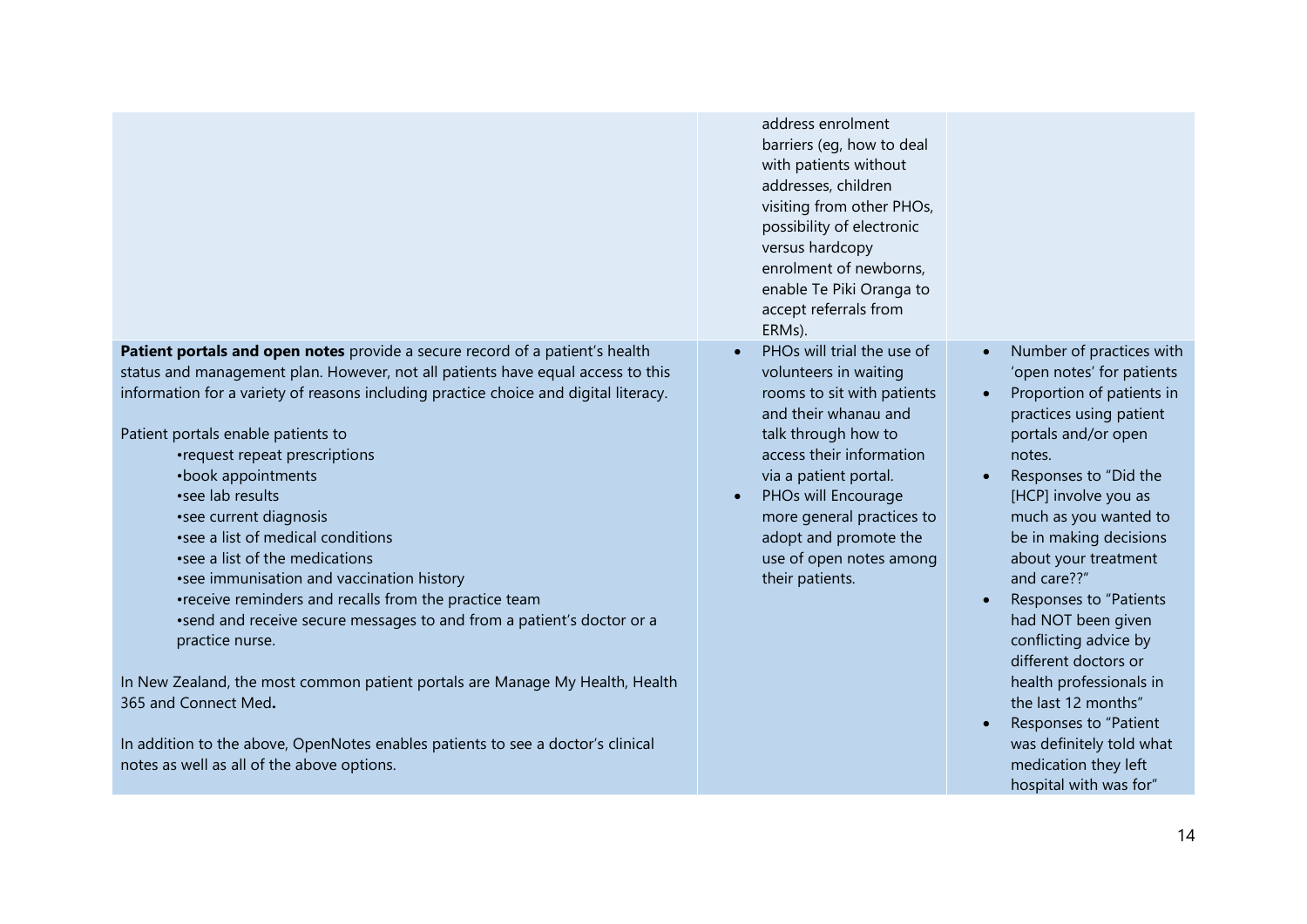**Discharge summaries** following secondary care provide a standardised mechanism for communicating with a patient following their discharge from hospital. Small changes to the current discharge summary to enable house surgeons (RMOs) to indicate when/whether patients require follow up care and how this should occur (eg, please phone practice within 2 days, 4 weeks or 6 months) would provide the necessary information to help them manage their condition after discharge.

- PHOs and the NMH Quality improvement Team will co-design a set of check boxes by Q2-Q3 2020-21
- NMH Information Technology team will make the changes to the discharge forms by Q4 2021-22.
- Responses to "do you feel you received enough information from the hospital on how to manage your condition after your discharge?"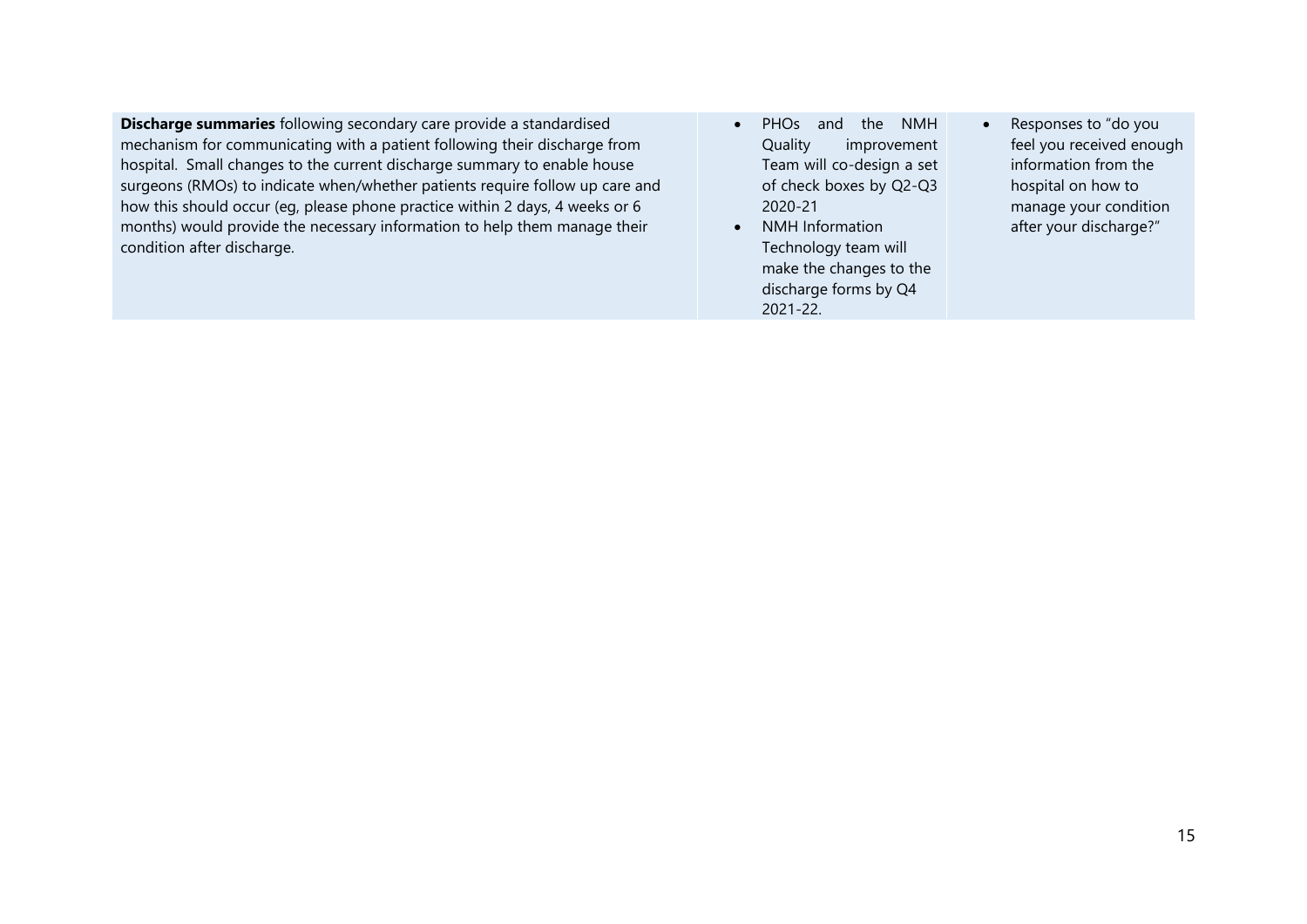### **Prevention and early detection**

#### **System level measure: Amenable mortality rates**

We are enhancing the management of long-term conditions and targeting prevention approaches and support for Māori to reduce disparities.



**Standardised Rate Ratio (SRR) Amenable Mortality for Nelson Marlborough based on 2012-2016 data**

Adjusting for differences in age structures, using pooled data 2012-2016, the agestandardised amenable mortality rate (ASR) per 100 000 people aged 0-74 for Nelson Marlborough, was 1.7 times higher among Māori people than among New Zealanders of other ethnicities.

Compare the SRR with all New Zealand, where the ASR is 2.6 times higher among Māori people than among New Zealanders of other ethnicities.

Coronary artery disease, chronic obstructive pulmonary disease (COPD) and suicide are the main contributing conditions for Māori. Effective health interventions at an individual or population level could prevent these conditions, including access to diagnostic and secondary care services.

**Milestone:** Our aim is to reduce equity gaps in amenable mortality rates for Māori by 30% by 30 June 2023.

| <b>Opportunity</b>                                       | <b>Actions</b>                   | <b>Contributory Measures</b>                   |
|----------------------------------------------------------|----------------------------------|------------------------------------------------|
| We can improve the management of long-term conditions in | PHOs and Te Piki Oranga will co- | Proportion of Māori participating<br>$\bullet$ |
| primary care.                                            | design initiative/s alongside    | in current dietician clinics                   |
|                                                          | emergency department, iwi,       | Proportion of participants in                  |
|                                                          | Marae, Workwell, and employers   | dietician clinics with                         |
|                                                          | to improve uptake of CVDRA and   | improvements in BMI, blood                     |
|                                                          | management (see Long Term        |                                                |

**1.7 Māori**

### **1.0 Non-Māori, non-Pacific**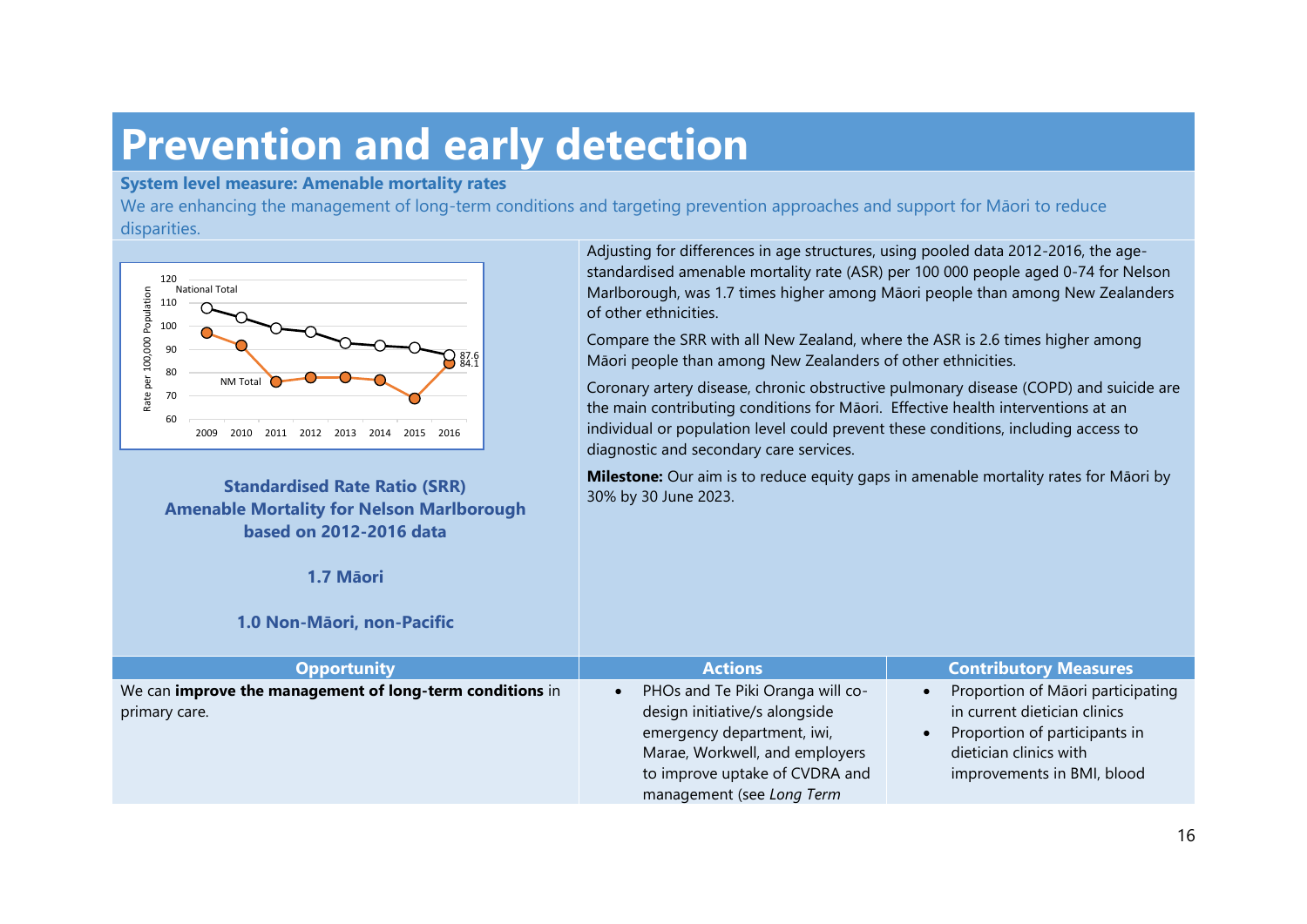|                                                                                                                                                    | Conditions section of Annual Plan<br>2020/21).<br>Nelson Marlborough Health is<br>$\bullet$<br>improving the management of<br>people with long term conditions<br>through undertaking an<br>Integrated Diabetes Pathways<br>Project (IDPP) to develop clear,<br>timely, appropriate diabetes care<br>& pathways that will contribute to<br>improved health outcomes,<br>therefore reducing the impact on<br>individuals, whanau and health<br>resources (refer Long Term<br><b>Conditions section of Annual Plan</b><br>$2021/22$ ).<br>Determine whether Māori with<br>COPD a) have access to the<br>appropriate medication to control<br>their COPD and b) understand<br>how to use the medication<br>through community pharmacy<br>Medicine Use Reviews (MURs)<br>(refer Pharmacy section of Annual<br>Plan 2021/22) | pressure, cholesterol, HbA1c at 12<br>months<br>Proportion of diabetes population<br>$\bullet$<br>aged 15-74 in the PHO that have<br>completed a Diabetes Annual<br>Review (DAR) in the previous 12<br>months (SS13 Focus Area 2:<br>Diabetes Services)<br>Proportion of practices using PHO<br>$\bullet$<br>diabetes information in patient<br>consultations<br>Ambulatory sensitive<br>$\bullet$<br>hospitalisation rates for COPD by<br>ethnicity (SS05) |
|----------------------------------------------------------------------------------------------------------------------------------------------------|-------------------------------------------------------------------------------------------------------------------------------------------------------------------------------------------------------------------------------------------------------------------------------------------------------------------------------------------------------------------------------------------------------------------------------------------------------------------------------------------------------------------------------------------------------------------------------------------------------------------------------------------------------------------------------------------------------------------------------------------------------------------------------------------------------------------------|-------------------------------------------------------------------------------------------------------------------------------------------------------------------------------------------------------------------------------------------------------------------------------------------------------------------------------------------------------------------------------------------------------------------------------------------------------------|
| We can intervene early in the life course to support children<br>(and their whanau) to make healthy choices (healthy food, drink<br>and exercise). | Support the implementation of<br>$\bullet$<br>Healthy Active Learning in priority<br>settings by the Healthy Active<br>Learning Advisor, Heart<br>Foundation Nutrition Advisor and<br>Free and Healthy School Lunch<br>Advisor working together to<br>support Healthy Food<br><b>Environments in Early Learning</b>                                                                                                                                                                                                                                                                                                                                                                                                                                                                                                     | Number of ELS's and schools with<br>water only and nutrition policies<br>Proportion of obese children<br>$\bullet$<br>identified in the Before School<br>Check (B4SC) programme will be<br>offered a referral to a health<br>professional for clinical<br>assessment and family-based                                                                                                                                                                       |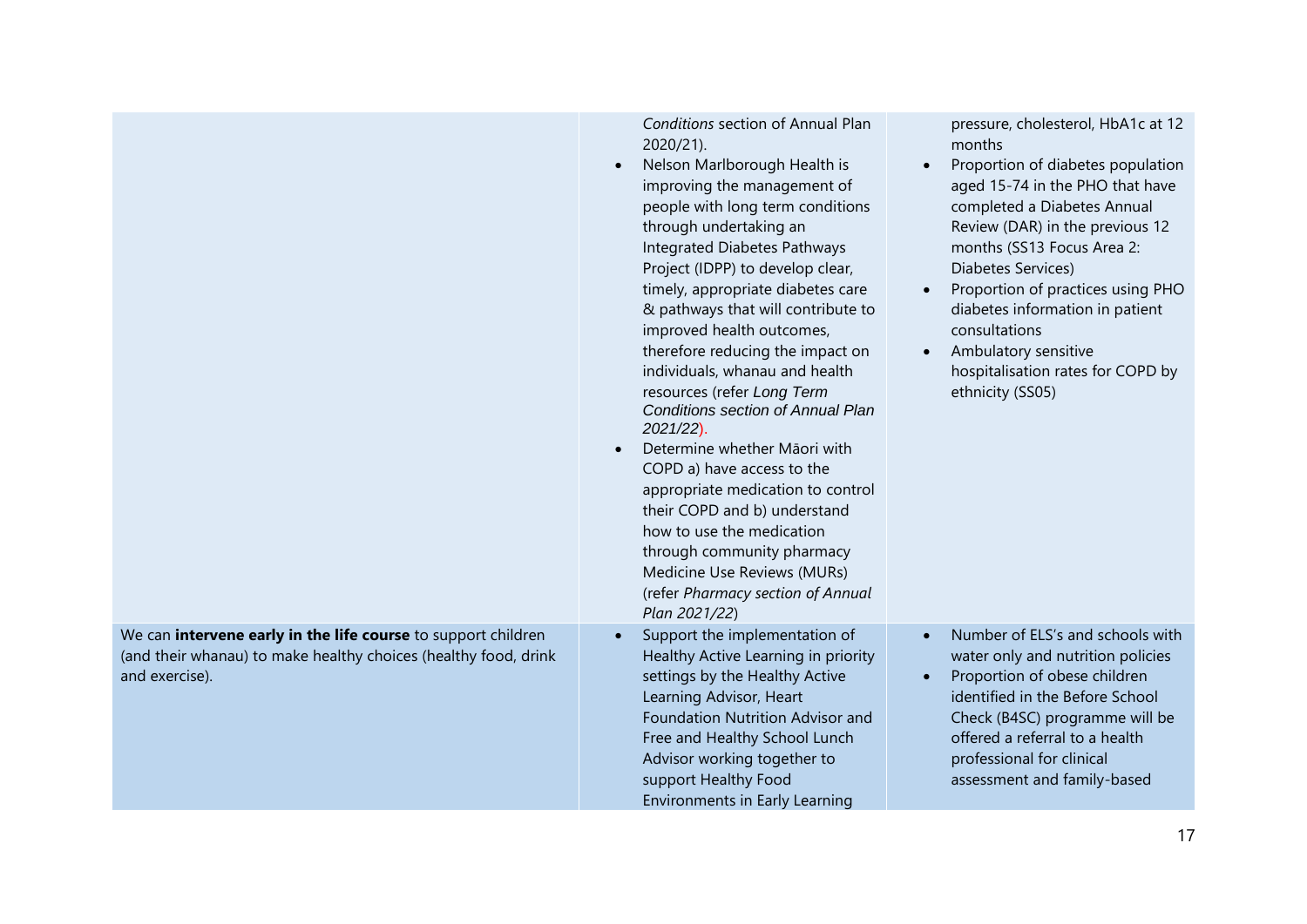|                                                                 | Services (ELSs') and schools.<br>Prioritisation of support will have<br>an equity lens, supporting firstly<br>ELS and schools with high Māori<br>populations and low income<br>families (see Healthy Food and<br>Drink priority area in Annual Plan).                                                                                                                                                                                                                                                                                                                                                                                                                                                                                                                                        | nutrition, activity and lifestyle<br>interventions (CW10).                                                                                                                                                                                                                 |
|-----------------------------------------------------------------|----------------------------------------------------------------------------------------------------------------------------------------------------------------------------------------------------------------------------------------------------------------------------------------------------------------------------------------------------------------------------------------------------------------------------------------------------------------------------------------------------------------------------------------------------------------------------------------------------------------------------------------------------------------------------------------------------------------------------------------------------------------------------------------------|----------------------------------------------------------------------------------------------------------------------------------------------------------------------------------------------------------------------------------------------------------------------------|
| We aim to <b>prevent suicides</b> in Nelson Marlborough Health. | Improving capability of ED staff to<br>provide timely appropriate care<br>through the introduction of the<br>ED Nurse Educators.<br>Full adoption of the Hinengaro<br>pathway (Pathway for triage,<br>assessment and care for people<br>who present to ED with MH&A<br>issues)<br>Suicide prevention coordinator to<br>lead and coordinate<br>implementation of the suicide<br>prevention action plan, with a<br>specific focus on developing<br>strengthened evidence-based<br>pathways of support for people<br>identified at risk due to previous<br>or current trauma/adverse<br>childhood experiences by Q4<br>2021-22.Te Waka Hauora to<br>implement Māori Suicide<br>Prevention Programme.<br>Roll out of Te Tumu Waiora<br>Model (including Health &<br>Wellbeing Practitioners) and | Self-harm presentations to ED,<br>and rates and number of<br>hospitalisations, by age groups<br>and ethnicity<br>Improved wait time for patients<br>$\bullet$<br>requiring mental health and<br>addictions services who present<br>to ED<br>ED length of stay<br>$\bullet$ |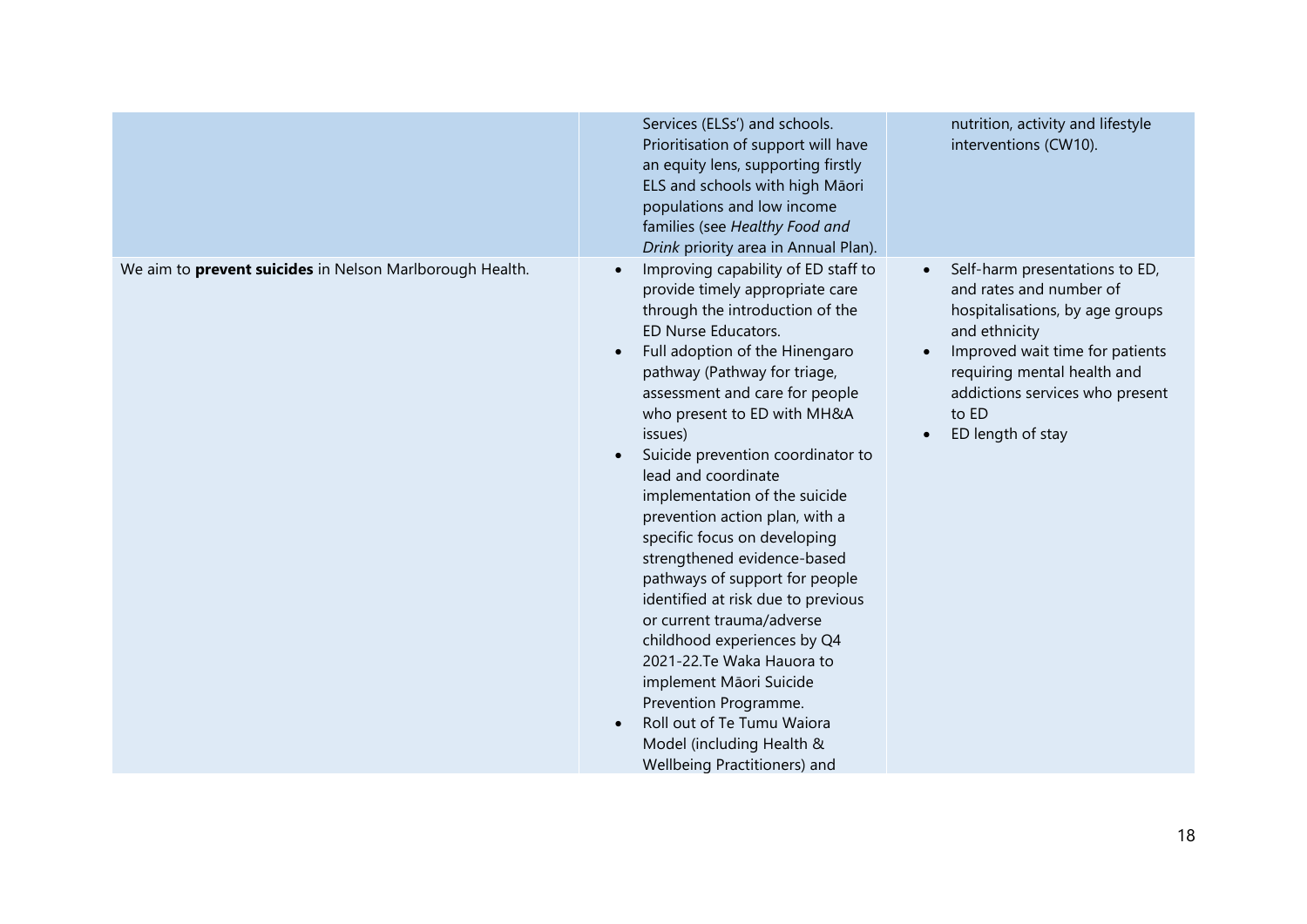credentialising programme for primary care nurses.

### **Healthy Start**

**System level measure: proportion of babies who live in a smokefree household at 6 weeks postnatal.**

We are focussed on ensuring that whanau are supported in their smoking cessation journey as part of their overall health care needs



Nelson Marlborough shows continued achievement of National % rates of Babies living in smoke-free homes, 6-weeks post-natal.

The equity gap for both Māori and Pacific Peoples compared with Others is showing significant improvement in the 6 months to June 2020.

Smoking during pregnancy and exposure to smoking in early childhood strongly influence pregnancy and early childhood health outcomes. This measure promotes the roles which collectively service providers play in the infant's life and the many opportunities for smoking interventions to occur. It also enables the health sector to connect infants and their family/whanau with maternity and childhood health care such as immunisations.

**Milestone:** Our aim is to further increase the proportion of babies living in smoke-free homes postnatal by 15% from 46.6% to 53.6% for Māori by 30 June 2022.

| <b>Opportunity</b>                                                                                                                                                                                                                                                                                                             | <b>Actions</b>                                                                                                                                                                                       | <b>Contributory Measures</b>                                                                                                                                                           |
|--------------------------------------------------------------------------------------------------------------------------------------------------------------------------------------------------------------------------------------------------------------------------------------------------------------------------------|------------------------------------------------------------------------------------------------------------------------------------------------------------------------------------------------------|----------------------------------------------------------------------------------------------------------------------------------------------------------------------------------------|
| Pepi First's Hapu Wananga is a Kaupapa Maori pregnancy and<br>parenting programme which covers everything whanau need to<br>know about how to look after their Pepi during pregnancy and<br>after birth, including cultural issues, breastfeeding, safe-sleep,<br>immunisation, smokefree, GP enrolment and domestic violence. | NMH Stop Smoking Service and<br>NMH Maternity staff will<br>collaborate on the promotion and<br>implementation of the automatic<br>referral (opt out only) of hapū<br>māmā to the Pēpi First service | Referral rates to Pēpi First<br>$\bullet$<br>Newborn enrolment with General<br>Practice (CW07)<br>Child Health (Breastfeeding)<br>$\bullet$<br>(CW06)<br>Increased immunisation at two |
|                                                                                                                                                                                                                                                                                                                                | programme by partners that have<br>regular contact with hapu mama                                                                                                                                    | years (CW08)                                                                                                                                                                           |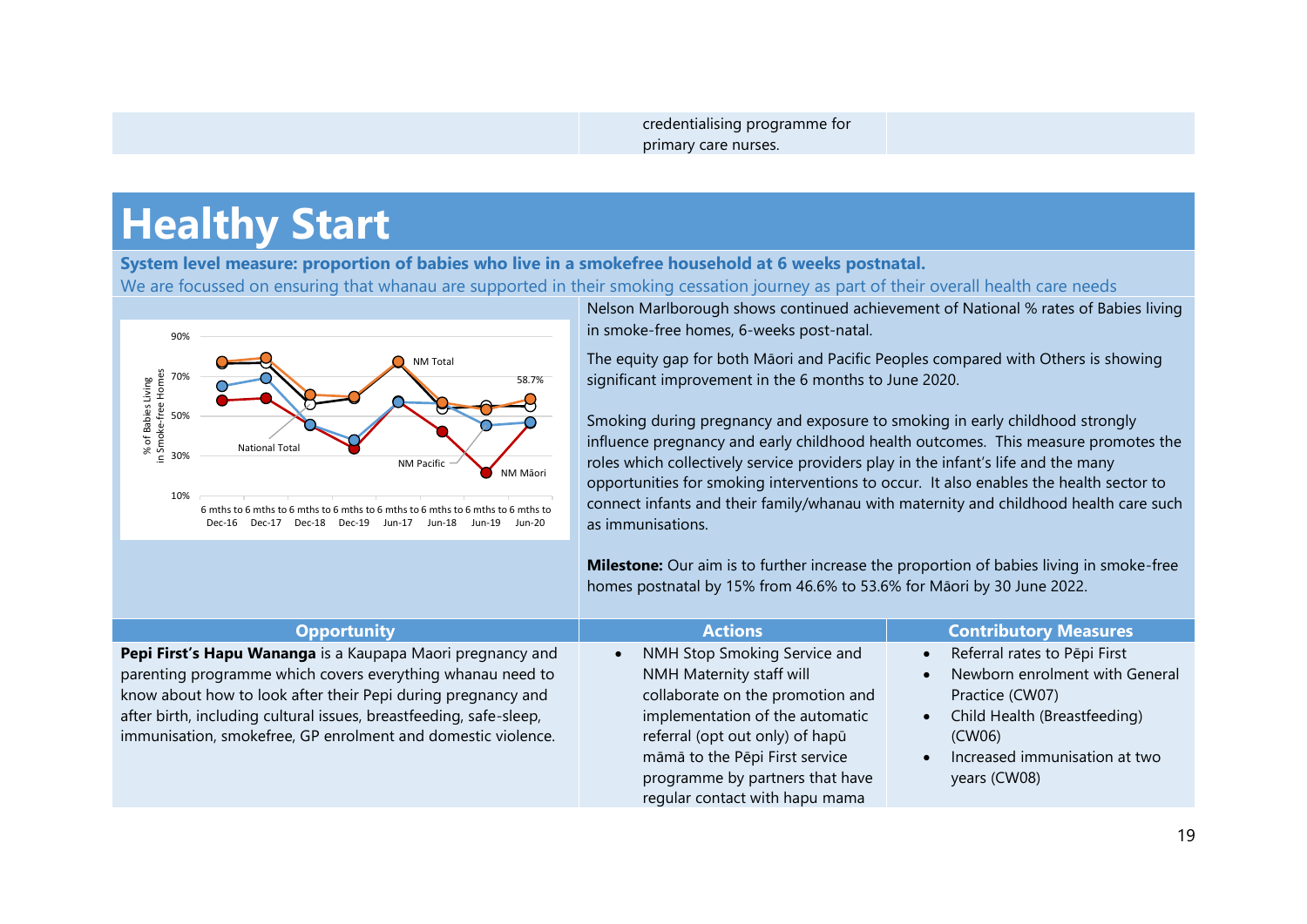|                                                                                                                                                                                                                                                                                                                                                             | from quarter 1 (eg, iwi social<br>service providers, budget advisors,<br>lead maternity carers (LMCs) and<br>other health and social service<br>providers)<br>Pēpi First will be promoted at all<br>district-wide Wānanga Hapūtanga,<br>by kaimahi from Te Waka Hauora,<br>Piki Oranga and NMH.<br>Te<br>Registrations will be processed on<br>site at each wānanga from quarter<br>NMH Stop Smoking Service and<br>NMH Maternity staff will review<br>whether referrals to Pepi First by<br>LMCs are increasing, and if not,<br>identify and implement a solution<br>to address this. | Better help for smokers to quit<br>(maternity) (CW09) |
|-------------------------------------------------------------------------------------------------------------------------------------------------------------------------------------------------------------------------------------------------------------------------------------------------------------------------------------------------------------|----------------------------------------------------------------------------------------------------------------------------------------------------------------------------------------------------------------------------------------------------------------------------------------------------------------------------------------------------------------------------------------------------------------------------------------------------------------------------------------------------------------------------------------------------------------------------------------|-------------------------------------------------------|
| Nelson Marlborough Health are exploring strategies and<br>incentives that support the development<br>of Smokefree whānau and homes including progressing<br>incentives for whanau and vape to quit options. These actions<br>will support both individual and whānau efforts to quit and to<br>maintain a smokefree environment for tamariki and hapū māmā. | Vape to quit and whānau<br>incentive programmes in place by<br>Q2 (see Te Aho o Te Kahu-Cancer<br>Control Agency and Smokefree<br>2025 priority areas of Annual Plan<br>$2021 - 22$ ).                                                                                                                                                                                                                                                                                                                                                                                                 | Number of Māori enrolled in vape<br>to quit programme |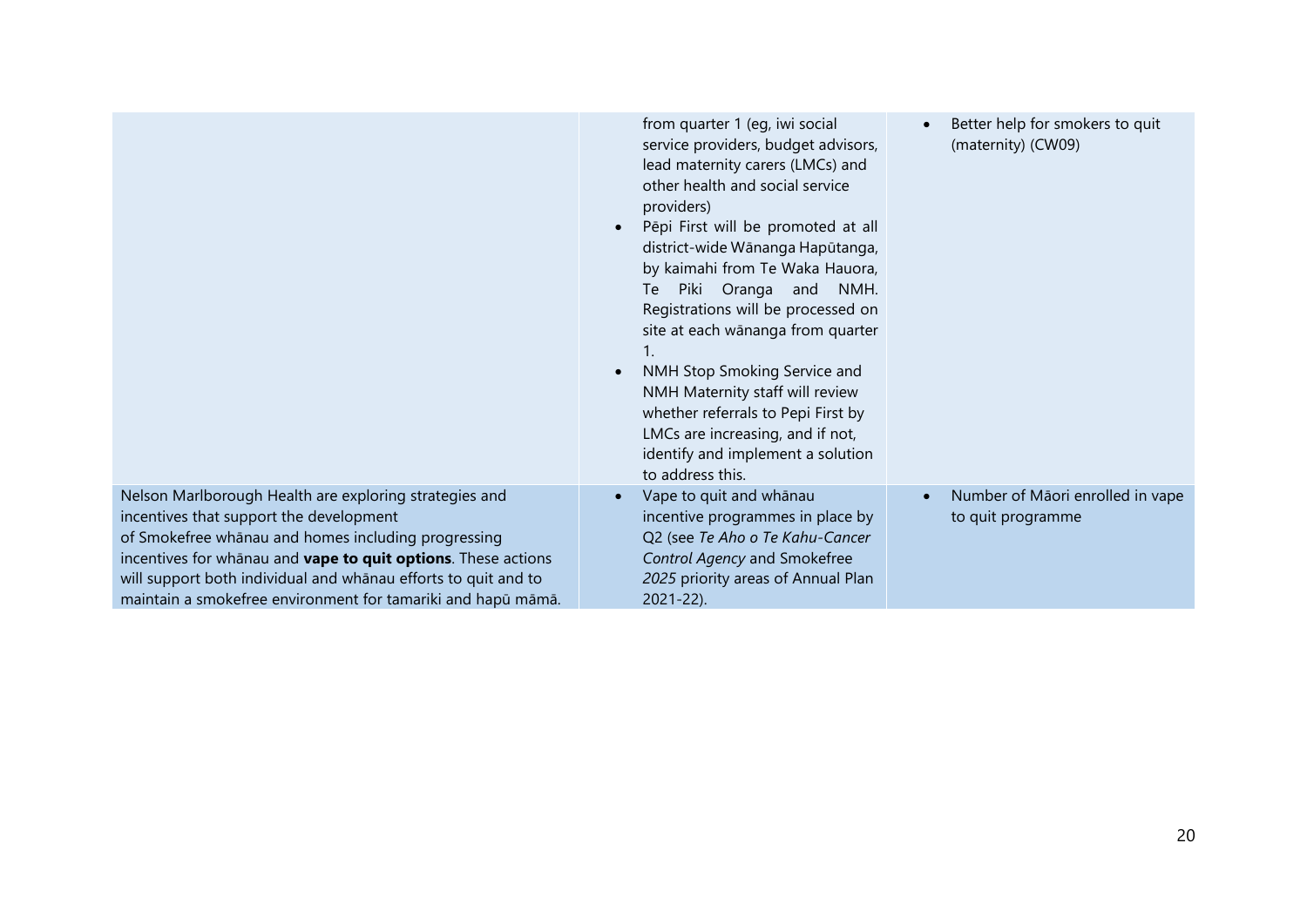## **Youth are healthy, safe and supported**

**System level measure: youth access to and utilisation of youth appropriate health services.** We want young people to manage their sexual and reproductive health safely and receive youth friendly care.





Nelson Marlborough has chosen Sexual and Reproductive Health – Chlamydia (& Gonorrhoea) testing coverage for 15 to 24 year olds as the primary measure for this SLM.

It is common practice to offer sexually active youth STI testing upon visiting a general practice or sexual health clinic. Chlamydia is one of the infections that is screened for as part of this testing. In this way, chlamydia testing coverage not only indicates coverage of STI testing, but it can also indicate the ability of young people to receive youth-friendly care and manage their sexual and reproductive health safely.

Generally, older youth were more likely to have received an STI test than younger youth – reflecting reported rates of sexual activity.

However, males are significantly less likely to receive an STI test than females even though males have higher self-reported rates of sexual activity (Youth19 Rangatahi Smart Survey, Table 1, pg 5).

Testing coverage for Māori females is consistently better than the National coverage and that of all Nelson Marlborough females aged 15 to 24.

However, Māori males in Nelson Marlborough have much lower coverage than both National and all Nelson Marlborough males aged 15 to 24. There is clear evidence of an equity gap between Māori and all males in Nelson Marlborough.

**Milestone:** Increase the percentage of males aged 15-24 years being tested for Chlamydia by 15% for all ethnic groups by 30 June 2022.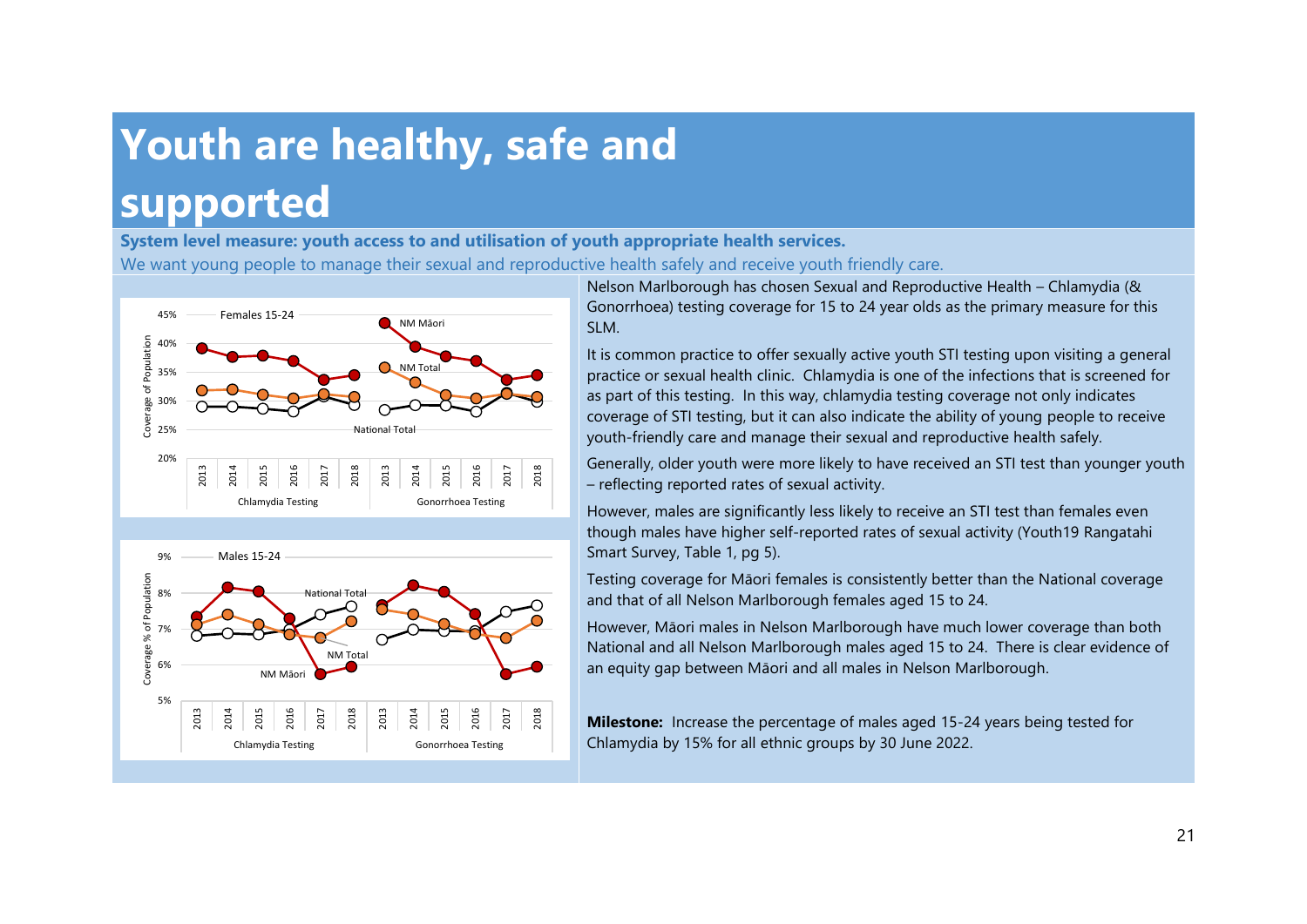| Source: STI laboratory data as of 26/11/2019<br>(https://nsfl.health.govt.nz/dhb-planning-package/system-level-<br>measures-framework/data-support-system-level-measures/youth-slm--<br>4)<br><b>Opportunity</b><br>Female rangatahi visit primary care services to obtain<br>contraception, while males can obtain condoms over the counter<br>without a prescription from the supermarket. This means that<br>female rangatahi are more likely to discuss their sexual and<br>reproductive health with their GP and this is reflected in rates of<br>STI screening coverage (ie, Chlamydia testing). Most sexual<br>health clinics (eg, INP Medical) have also historically been<br>orientated towards females rather than males. There is an<br>opportunity to reduce the gap between males and females by<br>providing confidential, easier to access, outreach services to<br>male rangatahi. | <b>Actions</b><br>The Health Promotion team,<br>alongside Workwell, will develop a<br>coordinated approach to engage<br>workplaces to promote publicly<br>funded health services (including<br>STI testing) to their employees,<br>focussing initially on Port Nelson.<br>Promote the Victory Community<br>$\bullet$<br>Centre outreach clinic to male<br>rangitahi by circulating pamphlets<br>to medical centers and including<br>it on Health Pathways by Q1<br>Te Piki Oranga will provide an A5<br>flyer for rangitahi with<br>information about STI screening | <b>Contributory Measures</b><br>Number of<br>$\bullet$<br>employers/organisations taking<br>up services offered by age and<br>ethnic group<br>Number of males aged 15-24<br>years accessing the Victory<br>Community Centre outreach clinic<br>by age and ethnic group |
|----------------------------------------------------------------------------------------------------------------------------------------------------------------------------------------------------------------------------------------------------------------------------------------------------------------------------------------------------------------------------------------------------------------------------------------------------------------------------------------------------------------------------------------------------------------------------------------------------------------------------------------------------------------------------------------------------------------------------------------------------------------------------------------------------------------------------------------------------------------------------------------------------|---------------------------------------------------------------------------------------------------------------------------------------------------------------------------------------------------------------------------------------------------------------------------------------------------------------------------------------------------------------------------------------------------------------------------------------------------------------------------------------------------------------------------------------------------------------------|------------------------------------------------------------------------------------------------------------------------------------------------------------------------------------------------------------------------------------------------------------------------|
| The Youth19 Rangatahi Smart Survey-Initial Findings: Sexual and<br>Reproductive Health of New Zealand Secondary School Students<br>(2020) found that students who participated in the survey were<br>calling for better sexuality education and non-judgmental<br>families, communities and services. There is an opportunity to<br>improve workforce training within all health care settings.                                                                                                                                                                                                                                                                                                                                                                                                                                                                                                    | and where to access it.<br><b>Family Planning Coordinator</b><br>(alongside the Health Promotion<br>Team) will run a professional<br>development day in Term 3 (Q1<br>$2021 - 22$<br>Family Planning Coordinator will<br>also support lead teachers via<br>quarterly zoom meetings to<br>answer their questions and<br>provide specific advice regarding<br>how to support rangatahi males                                                                                                                                                                          | Number of teachers participating<br>$\bullet$<br>in quarterly zoom meetings                                                                                                                                                                                            |